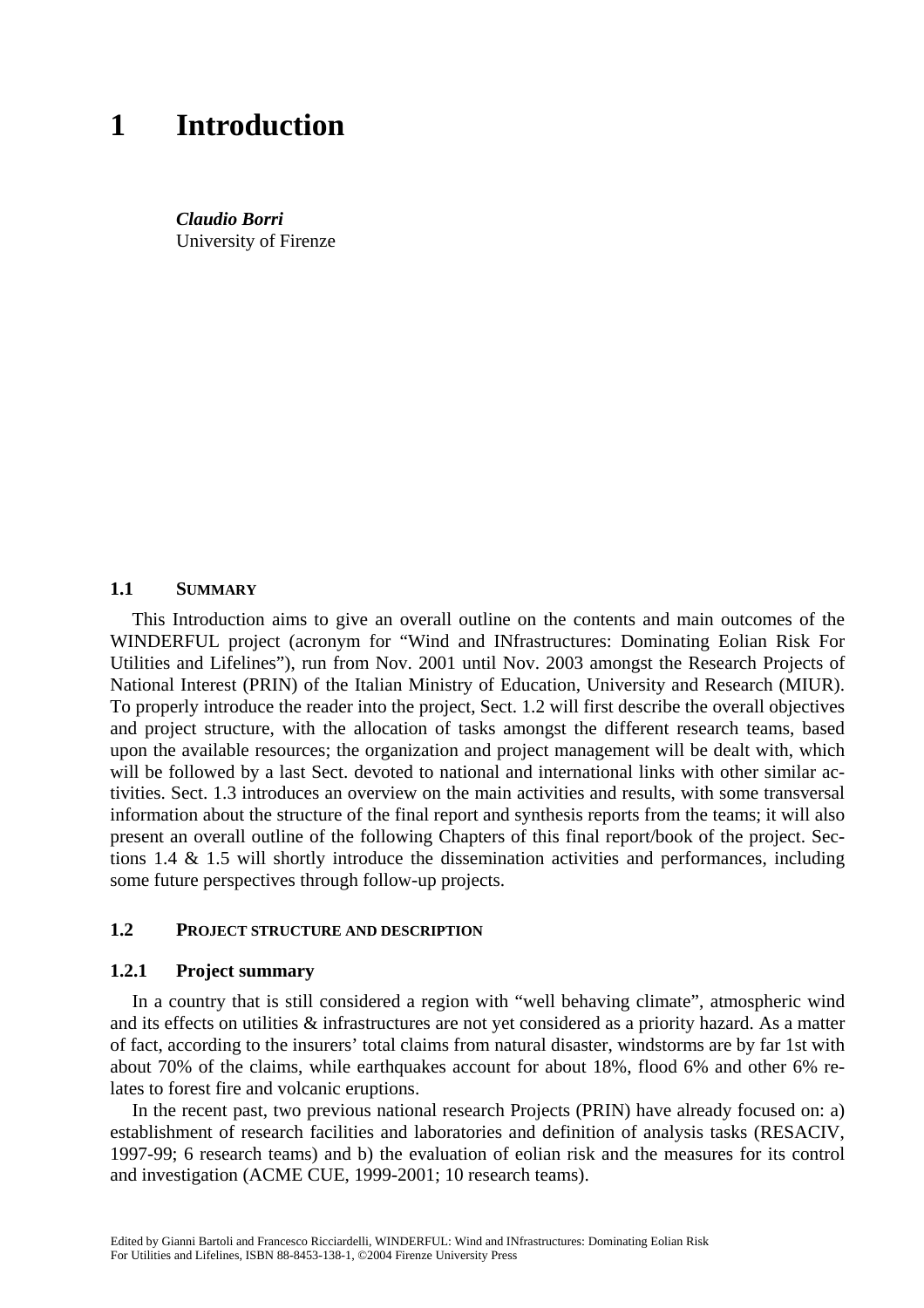The WINDERFUL project has mainly focused the target of avoiding "major fatalities" occurring to engineering facilities and main infrastructures: i.e. to guarantee quality of life and of the society after & during a major natural phenomena, like a heavy windstorm. This was the declared target in the application proposal, very well in line with a keyword of the  $6<sup>th</sup>$  Framework Programme of the EU (quality of life and sustainable development), whose concepts were in preparation and discussion at that time (summer 1999). To focus more suitably the aim of the present proposal, one could shortly synthesize like following: "To keep a city running and ensuring quality services during & after a major windstorms".

WINDERFUL has developed along two main lines: L 1, i.e. evidencing the "wind vulnerable" networks of infrastructures & facilities, whose reduced (or annulled) service ability would induce temporary or permanent failures in the entire network, and L 2: producing a kind of "white book" on the reliability/vulnerability of networks and complex systems to wind effects, containing useful & synthetic criteria for a "good practice". In addition to these main two lines, WINDERFUL has interacted also with other activities in the field of environmental engineering (which is part of a research project on the study of pollutants dispersion on complex terrains), in order to ensure the interdisciplinary character of the concerned field (across the disciplines of structural engineering, fluid dynamics, physics of the atmosphere, networks & complex systems, etc.). As a matter of fact, WINDERFUL reflects only a part of a wide range of activities carried out by partners involved and focuses on the purely "structural engineering  $\&$  quality of life" aspects, while the above mentioned research project mainly deals with "environmental and sustainability" aspects.

The project has been carried out, partly, as the Italian contribution to the wide  $\text{COST}^1\text{C}14$  Action in the domain "Urban Civil Engineering" on "Impact of wind and storms on city life and built environment", grouping 16 European countries and chaired by the same coordinating Institution as the WINDERFUL one. As, notably, COST finances exclusively the coordination & the dissemination costs, it is important that nationally funded projects guarantee the continuity of the research activity. This has revealed as a good synergy effect and follows the principle of subsidiarity in research amongst the EU and the other associated countries.

## **1.2.2 Research objectives**

Damages induced by windstorms have been very severe in the last years, so that both local Authorities as well as financial and economic operators have had to face with huge costs. The increase of losses caused by windstorms can be only partially ascribed to climatological aspects (changes in environmental climatology), but it can be due to increasing complexity and vulnerability of buildings and structures which have been built in the last years; more specifically, one of the most vulnerable structural category is represented by those necessary for the correct functioning of infra-structural lines (life-lines) such as roads, highways, airport sites, electricity and transmission lines, and so on.

 The major part of losses is often due to elements directly related to life-lines, such as components of electrical power-plants (cooling towers, pylons, chimneys), components of transmission lines (towers and cables), and components of road and highway lines (mainly bridges). But it is to be remarked that the huge level of costs is mainly due to "indirect" costs, such as those deriving from temporary stops on life-lines functionality (such as black-outs induced by a collapse of some branches of electrical lines). Eight severe windstorms hit at least 10 different European Countries only in 1990. In December 1999 the two windstorms Lothar and Martin hit South-West Europe, from Denmark to France, causing more than one hundred victims and estimated losses of about 14 Billion Euros. Moreover, extended black-outs have been experienced in several big cities. It is

 $\overline{a}$ 

<sup>&</sup>lt;sup>1</sup> European Cooperation in the field of Scientific and Technical Research programme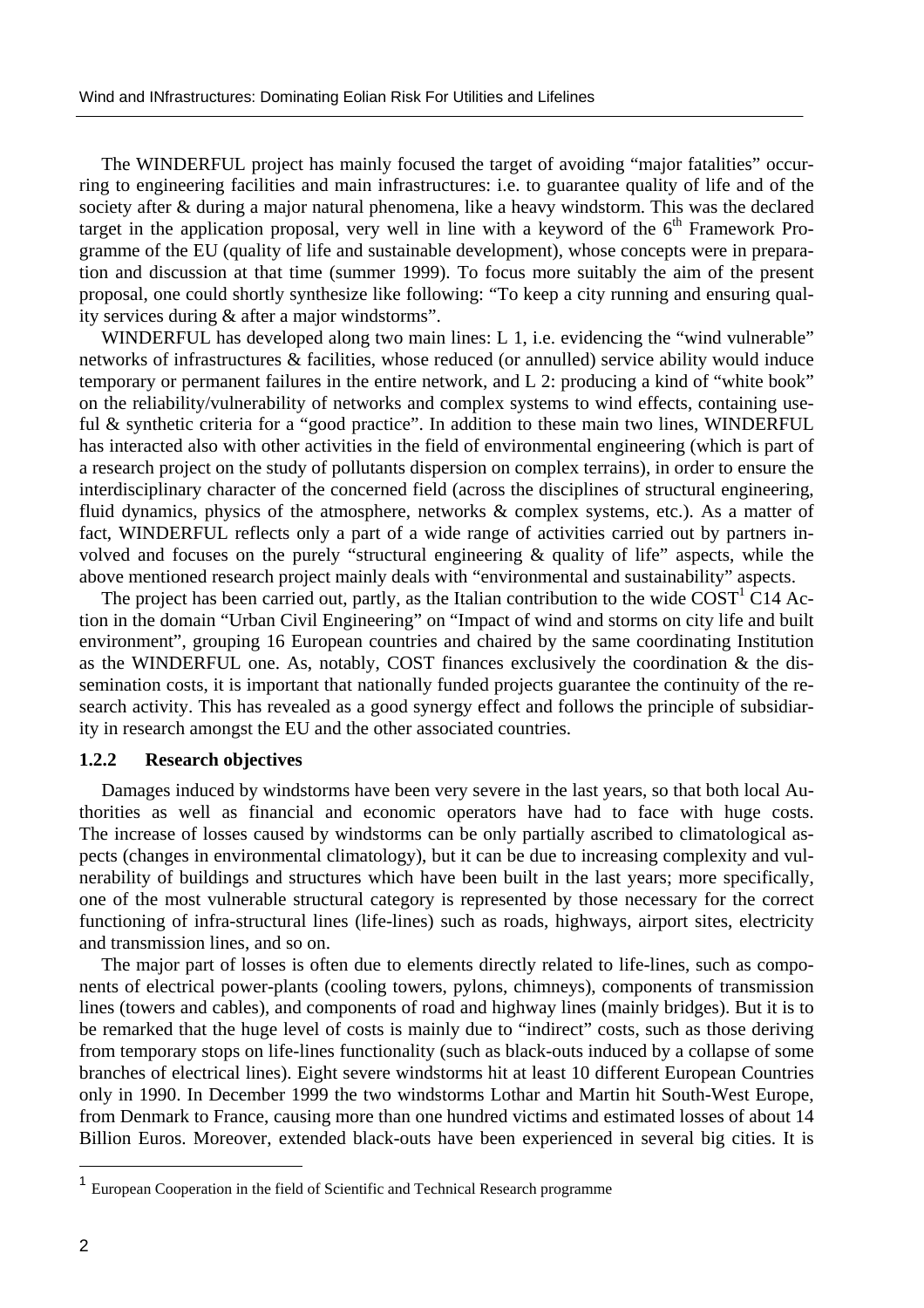then evident the growing interest in the field of "eolian risk" showed by economists and researchers; the research is then not only addressed to assess wind effects on structures, but mainly to investigate real effects on the city life and on the whole built environment.

 Among other research programmes, the recently established European COST Action C14 (entitled "Impact of wind and storms on city life and built environment", Sept. 2000 - May 2004) has to be recalled here; the action has been promoted (and it is at present chaired) by the proposer of this project and, till today, 13 different European Countries joined it, offering the support of several different researchers. The main objective of the COST Action is the investigation of new techniques and planning activities aimed to mitigate wind effects during severe windstorms, in order to ensure a correct working of the built environment. The WINDERFUL project was thought as inserted within this general framework. According to the above sketched research lines, the research project developed on two different scales: the first scale is related to the evaluation of the eolian risk connected to the "direct" damaging of elements being part of lifelines; the second scale has considered the influence that the damaging or the collapse of a certain component can have on a complex network, such as the life-lines system of a city (so analyzing the reliability of the whole system under severe windstorm conditions). From the viewpoint of the correct working of a complex life-lines system, not only the collapse of one component can lead to some stops, but also other circumstances could lead to serious effects: as an example, severe wind induced oscillations could lead a suspended bridge to be closed to traffic, as well as strong winds could lead to excessive oscillations in cables of electrical lines so that the power-supply must be stopped. Accordingly to these considerations, the project has split into two parts:

- 1. *singling out of all the life-lines connected to urban environment* and, within these, characterization of wind-sensitive elements, which, due to a reduced functionality, can lead to reductions as well as temporary (or final) stops of supply of some services (transport, electricity, etc.);
- 2. *evaluation of results from several wind researches from the viewpoint of the estimation of the risk* and reliability of life-lines and other complex systems.

The final objective of WINDERFUL is intended as the assessment of the "eolian risk" with a specific reference to life-lines, by analyzing both single components as well as the system as a whole.

The strong interdisciplinary approach of the project, involving network management experts and experts in several other research fields (fluid-dynamics, atmospheric physics, structural engineering), is very innovative for the field concerned. Among all aspects analyzed within the research activity, those which are more specifically connected with structural aspects have been taken into account, so aiming at two different objectives: 1. definition of "eolian risk" for specific structural elements from both the ultimate limit state (collapse) and the serviceability limit state (large oscillations), evaluating their instability thresholds; for some of these elements, an investigation on monitoring and mitigating devices (by using active, passive and semi-active control systems) has been performed, in order to evaluate a possible increase in the performances of such elements under strong wind loading; 2. evaluation of the vulnerability of certain life-lines as a function of the vulnerability of single components, in order to assess the whole "eolian risk" for a built environment on for the quality of city lifes.

#### **1.2.3 Project structure, research teams & allocation of tasks**

The project WINDERFUL has dealt with definition and reduction of "eolian risk", with a specific reference to life-lines, i.e. lines for transport and supply serving a built environment. Each single component of life-lines has been analyzed, relating its performances in networking with those of the other elements of the whole life-lines system.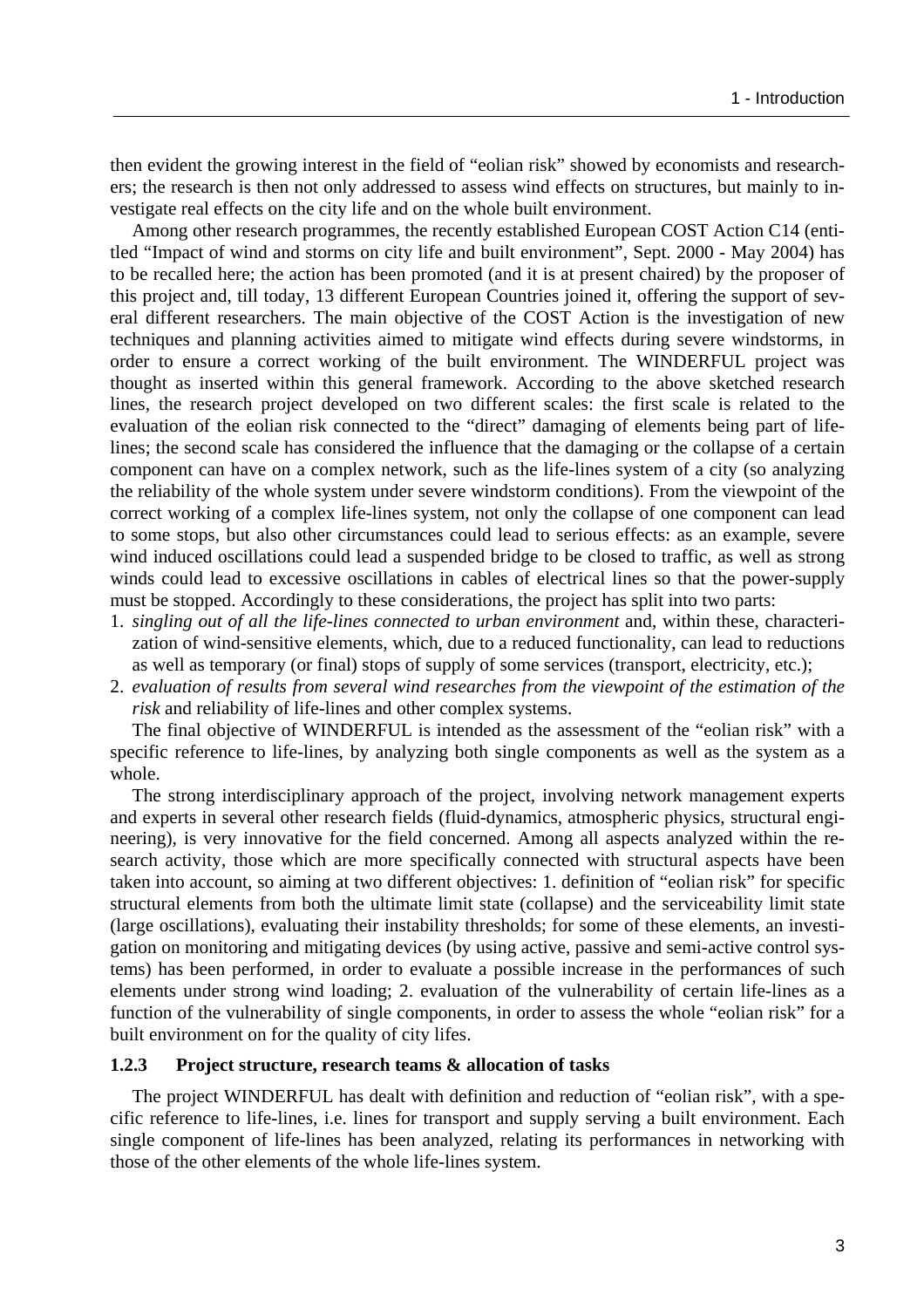Both theoretical and experimental methods are used to analyze the problems related with the research programme. Main research topics can be assembled into two different themes:

- 1. *vulnerability evaluation of some specific component of life-lines* under severe wind loading conditions. Specific reference has been intended to structural elements and components which are part of a life-line (as described in the following) and to elements which constitutes the so called "street architecture" (such as bill-boards, traffic signs and traffic lights, lighting poles, news-stands, bus stop shelters), which often suffer huge damage from windstorms;
- 2. *vulnerability evaluation of the whole life-lines system* under severe wind loading conditions. The research results have contributed to ensure the possibility of the correct working of these systems even during and after windstorms, especially for those of primary relevance with respect to the life of cities and built environments.

 Experimental tests will be mainly carried out at Boundary Layer Wind Tunnel located in Prato, managed by CRIACIV (Inter-University Research Centre on Building Aerodynamics and Wind Engineering), i.e. the co-ordination Unit of the present project. Within these two research themes several sub-themes were singled out and allocated to the 10 research teams (Units) participating into the project, namely

- Unit #1: Univ. of Roma "La Sapienza", Dipartimento di Ingegneria Strutturale e Geotecnica (Coord.: Prof. G. Augusti)
- Unit #2: Univ. of Firenze, CRIACIV, c/o Dipartimento di Ingegneria Civile (Coord.: Prof. C. Borri, Project Coordinator)
- Unit #3: Univ. "Mediterranea" of Reggio Calabria, Dipartimento di Meccanica e Materiali (Coord.: Prof. F. Ricciardelli/Ing. E. D'Amore)
- Unit #4: Univ. of Chieti-Pescara "G. D'Annunzio", Dipartimento di Progettazione, Riabilitazione e Controllo delle Strutture Architettoniche (Coord.: Prof. P. D'Asdia)
- Unit #5: Univ. of Perugia, Dipartimento di Ingegneria Civile ed Ambientale (Coord.: Prof. V. Gusella)
- Unit #6: Univ. of Bologna, Dipartimento di Ingegneria delle Strutture, Trasporti, Acque, Rilevamento del Territorio (Coord.: Prof. M Majowiecki/ G. Matildi)
- Unit #7: Univ. of Trieste, Dipartimento di Ingegneria Civile (Coord.: Prof. S. Noè)
- Unit #8: Univ. of Firenze DET, Dipartimento di Elettronica e Telecomunicazioni (Coord.: Ing. M. Pieraccini)
- Unit #9: Univ. of Napoli "Federico II", Dipartimento di Analisi e Progettazione Strutturale (Coord.: Prof. G. Serino)
- Unit #10: Univ. of Firenze DIC, Dipartimento di Ingegneria Civile (Coord.: Prof. P. Spinelli)

 In the following, each one of the research themes is listed, together with all Units involved on the specific topic.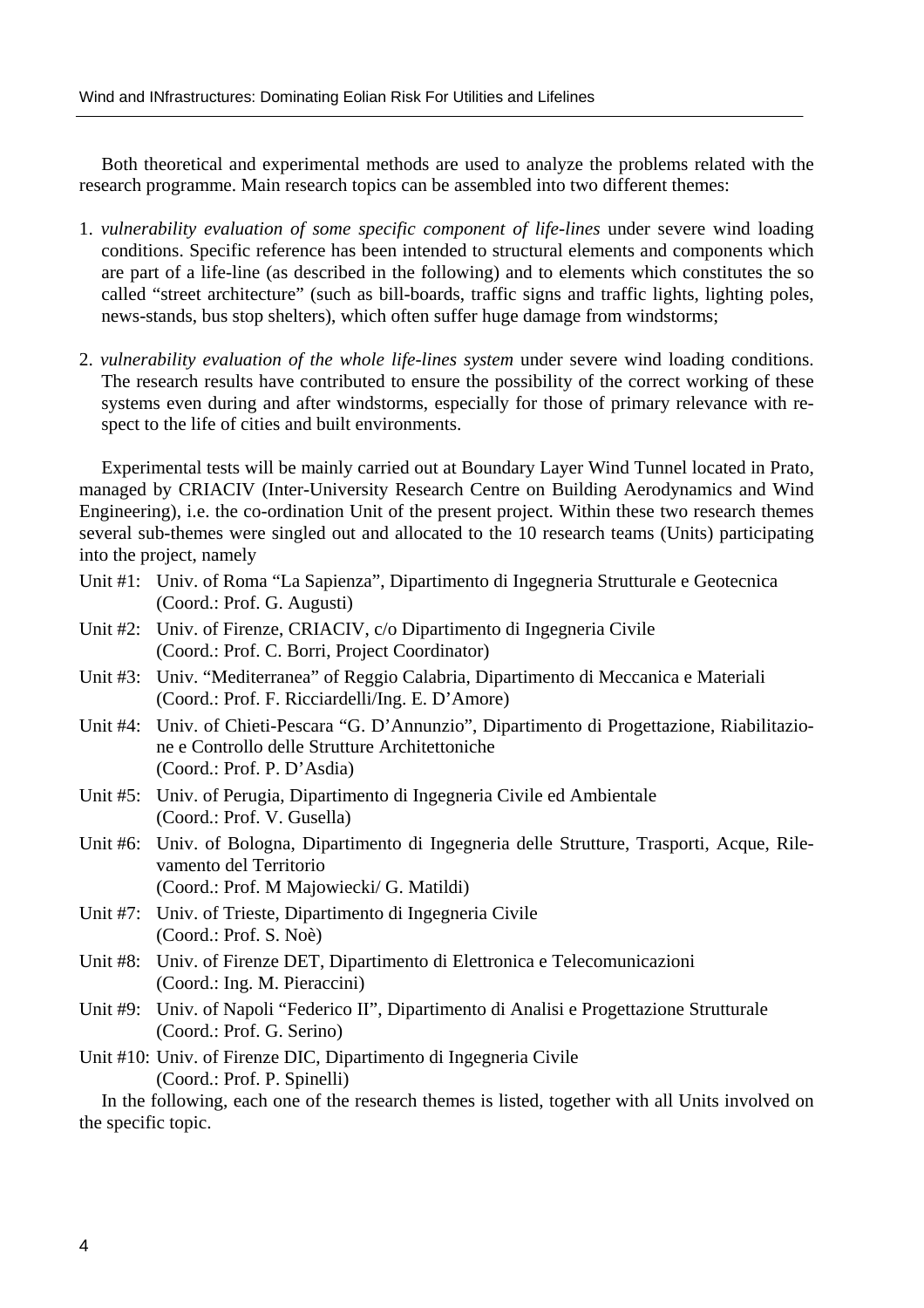## **Theme 1 – Reliability of specific structural life-lines elements under severe wind conditions**

## 1.1 – *Vertical structures*

Theme 1.1 groups all the structural elements which are parts of lifelines and that, for their particular conformation, result as highly sensitive to wind actions. These can be elements directly belonging to life-lines (such as bridge pylons, electricity lines pylons) or located into important plants or systems (such as chimneys and cooling towers in power plants, airport control towers). Within all the vertical elements belonging to life-lines, three different typologies have been singled out: chimneys (vertical slender cylindrical elements), cooling towers and antennas (mainly broadcasting ones).

The study of chimneys (which will be performed by the Units of Trieste, Chieti-Pescara and CRIACIV) is focused to the evaluation of actions which, in the lock-in range, can arise due to alternate vortex shedding. The analysis covers both theoretical aspects (tuning of the numerical model worked out by the Unit of Trieste), experimental "full-scale" tests (monitoring of the oscillations of the chimney of the new waste treatment plant: the new measurement system set-up by the Firenze-DET Unit within this project could be employed together with the GPS system already in use) and experimental wind tunnel tests (performed by the Units of Trieste and CRIA-CIV).

Natural draft cooling towers represent systems whose shape and thickness make them very sensible to wind actions. The study, performed by the Units of Firenze-DIC and CRIACIV, consists in experimental studies and numerical studies, these latter performed both in a linear-elastic range and in a non-linear one, leading, f.e., to define reliable "design loads" for these structures, as well as to estimate the actual vulnerability and safety level under different severe load conditions.

As last point included in Theme 1.1, the study of vertical antennas has been performed by the unit Perugia. A full-scale experimental antenna (built some years ago) will be used as specimen to be tested: full-scale measurements and numerical simulation will be performed in order to assess a reliable active or passive control system, in order to minimize the wind response of these structural elements. Radar techniques set up by the Unit Firenze-DET were usefully employed during the experimental tests.

#### 1.2 – *Horizontal & sub-horizontal structures*

Within the framework of WINDERFUL project, the behaviour of some horizontal structures that are part of lifelines (such as viaducts or suspended and stayed bridges) were investigated. The research aimed to deepen the study of their safety, mainly on the side of the aerodynamic stability; the study took into account the control and mitigation of their oscillations under strong winds. The research involved four different Units with the aim of: 1) defining the "structure" of aeroelastic and aerodynamic forces acting on the deck sections of large suspended bridges, by wind tunnel model tests (Units of Reggio Calabria and CRIACIV); 2) improving the available numerical tools to predict the structural response of large bridges under severe wind conditions (Units of Roma "La Sapienza" and Chieti-Pescara); 3) evaluating the efficiency of some possible upgrading measures aimed to reduce the oscillatory regime during the life of the structure (Units of Roma "La Sapienza", Chieti-Pescara and Reggio Calabria).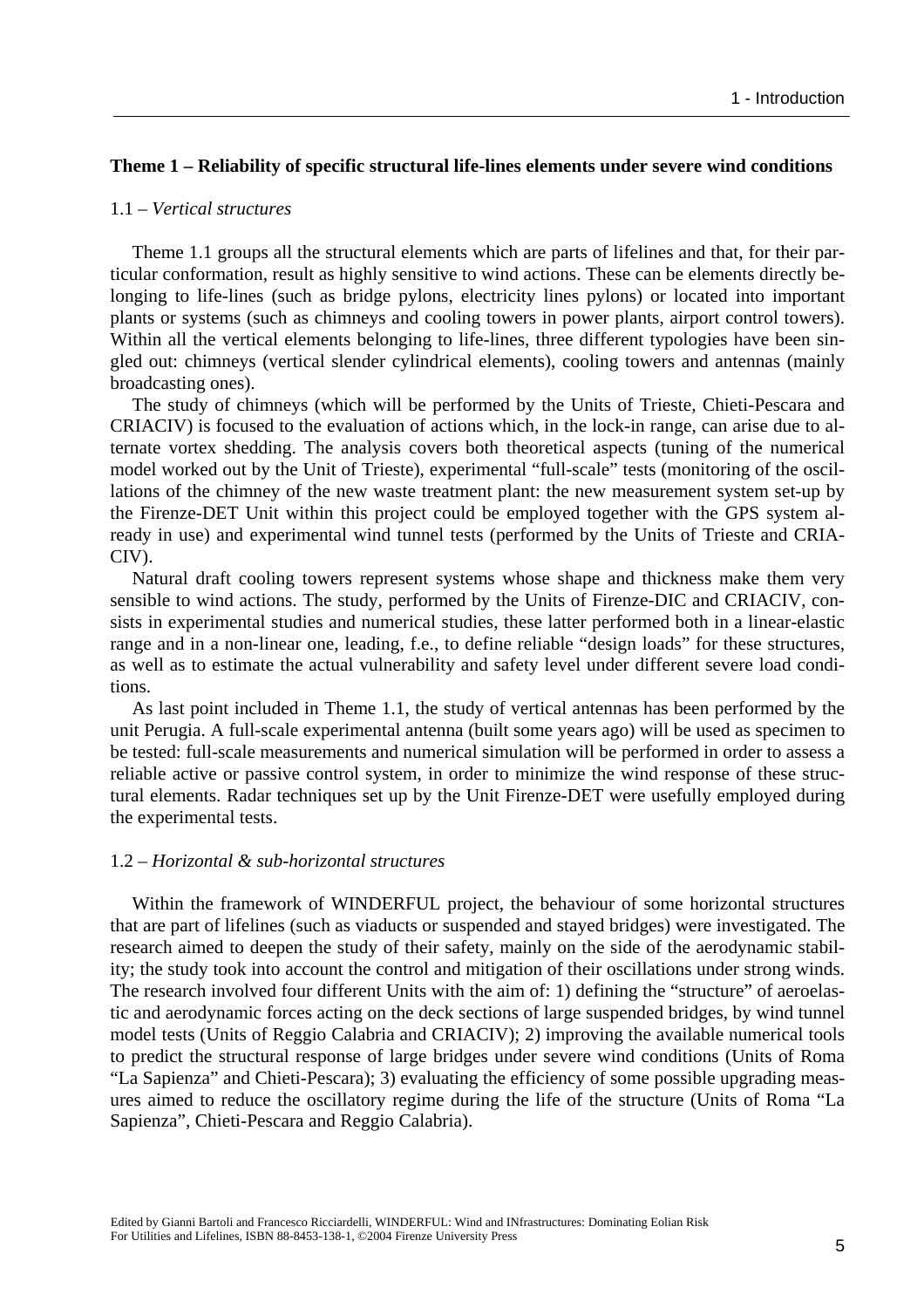#### *1.3 – Suspended structural elements (cables and stays)*

 The structural elements within this research theme are of particular importance: either they directly constitute parts of life-lines (transmission of and electrical lines) or they to have to carry other main structures composing life-lines (such as bridge hangers or stays). These structural elements were studied with the aim of controlling and mitigating their possible oscillations under strong winds as well as with the aim of evaluating their safety level against aeroelastic instability. In details, following research themes were addressed: 1) data collecting and set-up of a data-base about the whole Italian high and medium voltage electric network aimed to a further eolian risk analysis (Unit at Napoli); 2) experimental and numerical analysis of some actual cable configurations with respect to vortex shedding and galloping instability (units of Bologna and CRIACIV); 3) experimental and numerical analysis aimed to single out the most suitable protection devices and to define suitable design strategies (units of Bologna and Napoli).

#### *1.4 – "Street architecture" elements*

 This research theme groups a series of "secondary" elements that normally result as the most suffering when severe windstorms hit built environments. Reference are made to a series of elements (such as bill-boards, traffic signs and traffic lights, lighting poles, news-stands, bus stop shelters) which are often seriously damaged by winds (then leading to high economic losses) but they are seldom studied and investigated.

 In this research Theme, the Units Reggio Calabria and Roma "La Sapienza" have dealt with following problems: 1) the characterization of wind fields in the lower atmospheric layer (i.e. the one closest to the ground), which is often completely different with respect to the one adopted in usual structural calculations; 2) the aerodynamic characterization of the most usual elements; 3) the assessment of suitable techniques aimed to define their structural response; 4) the definition of some guidelines and interventions intended to mitigate wind effects on them.

 The field of "street architecture" also includes some aspects dealt with by the Unit at Univ. of Bologna, aimed to reduce the risk connected to the joint action of several atmospheric events. The snow-wind interaction has been object of a series of theoretical studies performed in the framework of a previous research program. These results were integrated by wind-tunnel experimental tests on either some typical roofing elements and some simple reference cases. This part of the research programme, which is often completely neglected when dealing with wind engineering studies, has contributed to a more accurate definition of design criteria for the investigated structural elements.

#### **Theme 2 – Reliability of life-lines under severe wind conditions**

 The topic addressed by the second research Theme was related to the observation that most of the losses caused by windstorms are not only represented by "direct" costs (i.e. due to failures or collapses of structures, structural elements and buildings) but mainly by "indirect" costs (i.e. due to stops or breakdowns of some essential life-lines). As an example, reference can be made to all the induced damages caused by black-outs, by the poor performances of transmission lines, by the interruption of roadways, highways and railways.

 In the second part, the project developed tools and proper procedures to enable the maintaining of a correct working level of life-lines even during and after the windstorm event. The research has analysed the vulnerability of several life-lines (transport, electrical lines, communication net-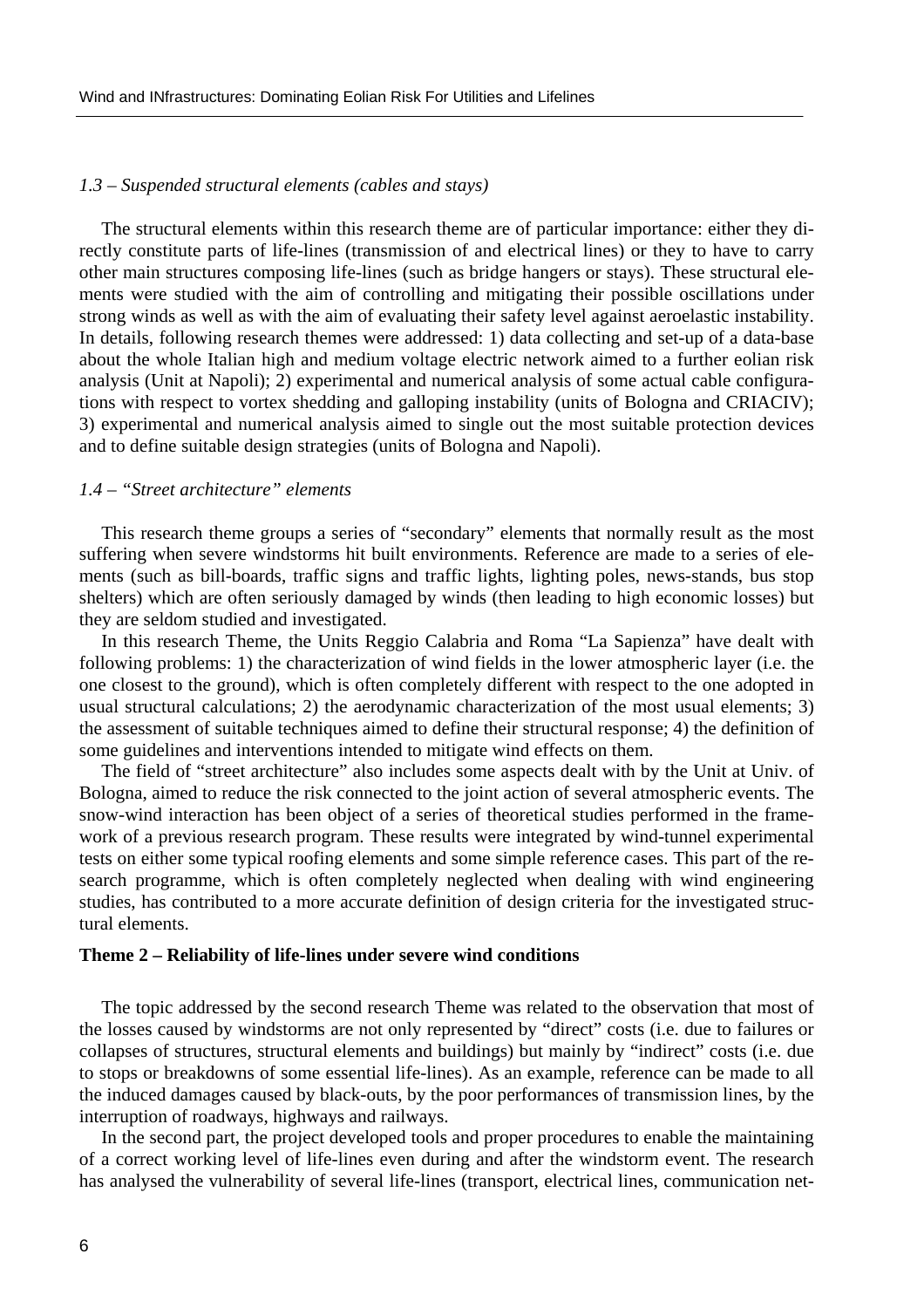works), taking into consideration the interaction between different networks. Starting from wellassessed procedures developed by the researchers of the Unit at Roma "La Sapienza" in the field of the evaluation of network performances under seismic events, the research aimed to develope the most suitable preventive upgrading operations on vulnerable components of the network, in order to increase their performances according to some "objective functions".

 More specifically, following aspects were taken into account: the reliability of the network system (probability that the connections between a source node and a destination node will remain still active under a wind storm of given intensity); the expected value of the out-of-service time of the network determined by the occurrence of a windstorm; the expected value of the flow (i.e., the electrical power) between the source and the destination nodes in the emergency period that follows the storm. Analyses performed within the above mentioned research Theme 1. were used to give information on the vulnerability of each single component of the life-line, in order to obtain a correct estimation of the reliability level of the whole network.

 Moreover, some data-base information on life-lines (such as the one that will be developed by the Unit of Napoli on the whole Italian high and medium voltage electric network) allowed to analyze the "eolian risk" in some particular Italian situations.

Summarizing, following allocation of tasks has been set amongst the project partners:

*Theme 1. Reliability of specific structural life-lines elements under severe wind conditions* 

Theme 1.1: vertical structures. Units involved in the project: CRIACIV, Chieti-Pescara, Perugia, Trieste, FI-DET, FI-DIC

Theme 1.2: horizontal structures. Units involved in the project: CRIACIV, Chieti-Pescara, Roma "LS", Reggio Calabria

Theme 1.3: suspended structural elements (cables and stays). Units involved in the project: CRI-ACIV, Napoli, Bologna

Theme 1.4: "street architecture" elements. Units involved in the project: CRIACIV, Chieti-Pescara, Roma "LS", Bologna

#### *Theme 2. Reliability of life-lines under severe wind conditions*

Units involved in the project: Roma "LS", Napoli, FI-DIC

(List of abbreviations: Roma "LS": Roma "La Sapienza", FI-DIC: Firenze, Dipartimento di Ingegneria Civile, FI-DET: Firenze, Dipartimento di Elettronica e Telecomunicazioni)

## **1.2.4 National & International activities & participation**

As already mentioned before, the WINDERFUL project has been carried out, partly, as the Italian contribution to the wide  $COST^2 C14$  Action in the domain "Urban Civil Engineering" on "Impact of wind and storms on city life and built environment", grouping 16 European countries and chaired by the same coordinating Institution as the WINDERFUL one. The project has also acted as potential "Center of Excellence" in the field of "Risk Management", being involved in the higher post-graduate education, amongst others, within:

 $\overline{a}$ 

<sup>2</sup> European Cooperation in the field of Scientific and Technical Research programme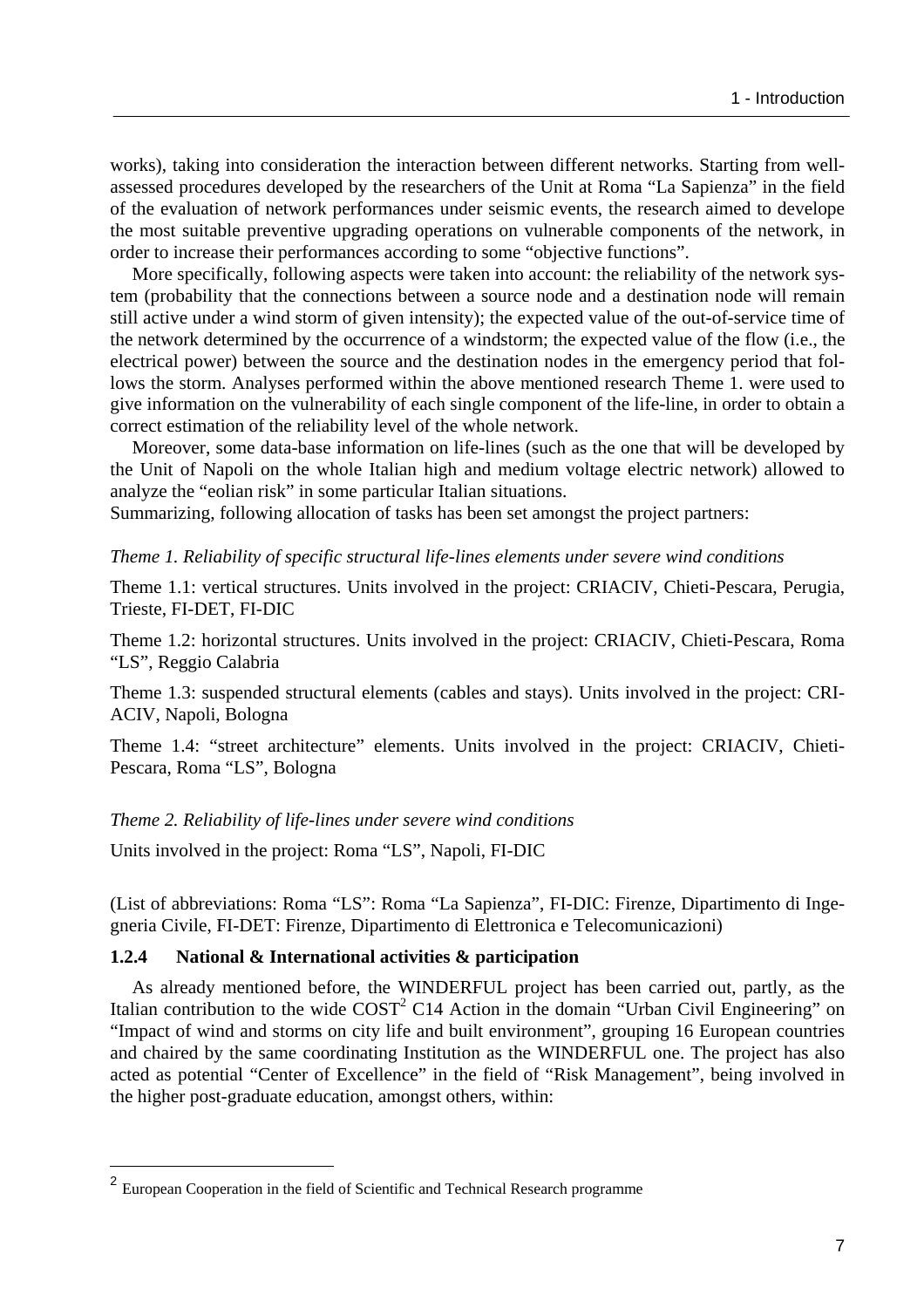- the International Doctoral Course on "Risk Management in the built Environment" and Graduiertenkolleg 802 of the DFG, between the Univ. di Firenze and the TU "Carolo Wilhelemina" Braunschweig (Germany);
- within a Master course in "Emergency Engineering", Univ. di Roma "La Sapienza" especially on eolian risk and its reduction.

The project participants have been actively participating in all main scientific events (conference, workshops, etc.) in Europe and world-wide. It is worth to mention here the participation at the 11<sup>th</sup> International Conference on Wind Engineering, Lubbock, Texas, June 2003;  $3<sup>rd</sup>$  East European Conference on Wind Engineering, Kiev, Ukraine, May 2002; 3rd World Conf. on Structural Control, Como, Italy, April 2002; 7th Convegno Nazionale di Ingegneria del Vento IN-VENTO-2002, Milan, September 2002; 16<sup>th</sup> Congress of Associazione Italiana di Meccanica Teorica e Applicata AIMETA'03, Ferrara, Italy, September 2003; 5<sup>th</sup> European Conference on Structural Dynamics Eurodyn 2002, Munich, Germany, September 2002; **"**Alan G. Davenport" Wind Engineering Symposium, London, Canada, June 2002; Final Conference of COST Action C14 "Urban Wind Engineering & Building Aerodynamics", Von Karmán Institute, Belgium, May 2004;  $12<sup>th</sup>$  European Conference on Earthquake Engineering, London, U.K., September 2002;  $2<sup>nd</sup>$ International Conference on Structural and Construction Engineering ISEC-02, Rome, Italy, September 2003; 5<sup>th</sup> International Symposium on Cable Dynamics, Santa Margherita Ligure, Italy, September 2003.

At the next IN-VENTO-04 ( $8<sup>th</sup>$  Italian Conference on Wind Engineering, Reggio Calabria, June 2004), a special session devoted to the dissemination of the results of WINDERFUL project is also scheduled.

## **1.3 ACTIVITIES AND RESULTS**

#### **1.3.1 The final report: outline**

WINDERFUL, i.e. "Wind and INfrastructures: Dominating Eolian Risk For Utilities and Lifelines": one can surely state that the assigned topic has been well pursued and the main targets have been totally matched. The description of the research activity and general results are presented in the following together with the major contributions of the teams/Units involved. At a very overall level it can be said that the project was fully satisfactory, from both points of view: the cooperation amongst the different Units and the realization of a common objective.

It is evident, in fact, that the synergy effect created by sharing the resources of a common laboratory of excellence makes impossible to waste energies and efforts amongst the research groups. On the contrary, all contributions actually converge to the same target.

The WINDERFUL project had a wide resonance, both nationally as well as internationally: entire sessions within scientific conferences and workshops (IN-VENTO-2002, Milan; IN-VENTO-2004, Reggio Calabria;  $11<sup>th</sup>$  ICWE, Lubbock;  $3<sup>rd</sup>$  EACWE, Eindhoven; Workshop of COST Action C14 in "Urban Civil Engineering", Nantes) have reported on progresses and advances in the research activities, achieved by the project teams. Future activities within  $6<sup>th</sup>$  European Framework Programme of RTD, like ERA-NET (Network of project nationally funded) are still in progress at the present.

To summarize the results, some overall figures appear very significant and give a precise dimension of the workload carried out: about 600 man  $\times$  months is the global involvement of human resources entirely devoted to the project, which produced some 25 scientific papers published in international journals, 40 presentations at international and national conferences, about 90 participations to workshops and congresses and 10 other products.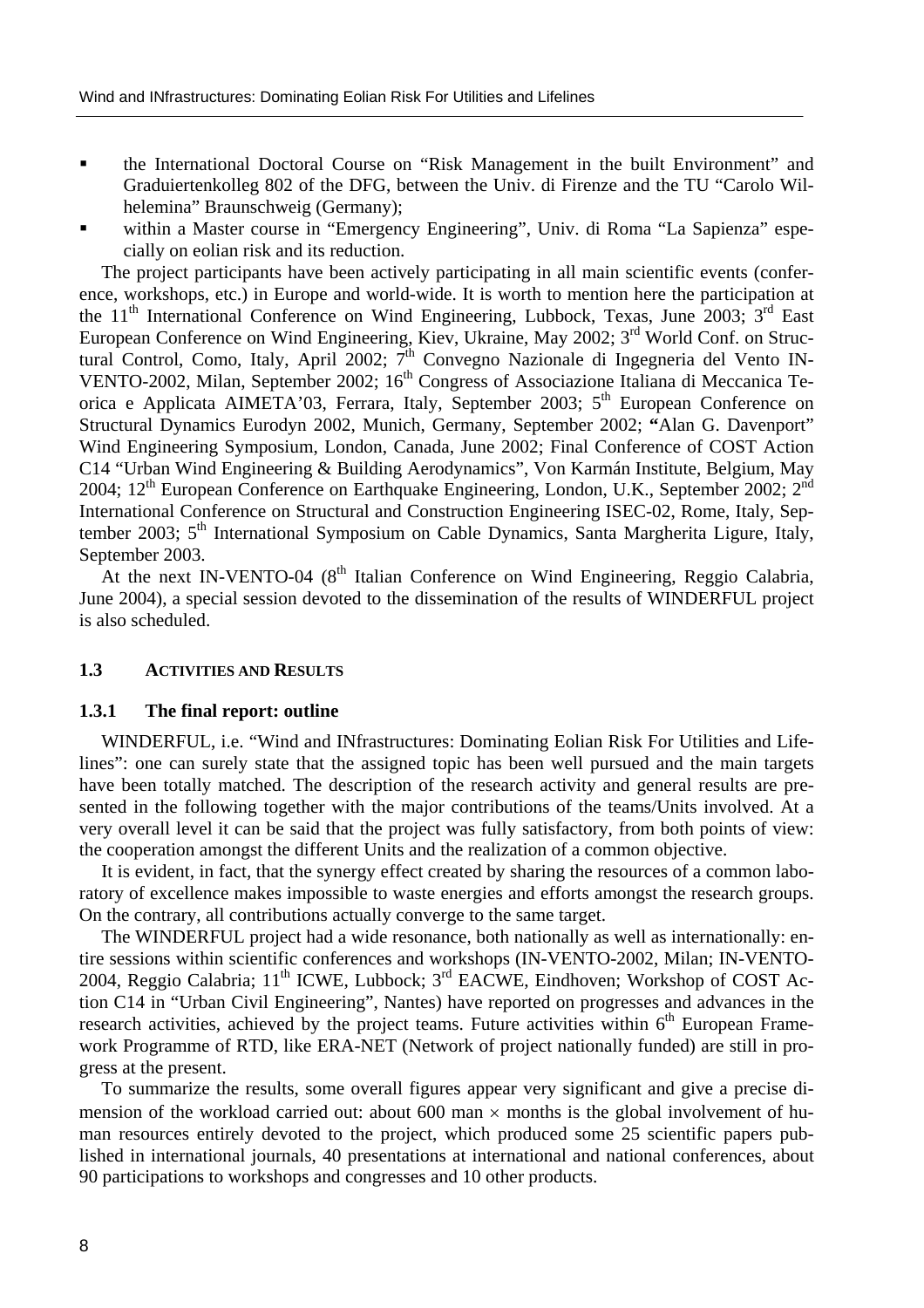#### **1.3.2 Reports by the research Units**

The research program of the **Unit #1 (at Roma "La Sapienza")** has been devoted to the assessment of reliability of large structures (in particular long span bridges) and elements of "street architecture" under the action of wind loads. The investigation of this topic has been integrated with an accurate theoretical-experimental analysis of the urban boundary-layer wind structure.

1 – ASSESSMENT OF RELIABILITY OF LARGE STRUCTURES (IN PARTICULAR LONG-SPAN BRIDGES). The attention has been focused on the detuning of large amplitude oscillations induced by vortex shedding in long span bridges. A first analysis, in combined effort with the Unit at Chieti-Pescara, as a conclusion of the previous PRIN works, has been addressed to the investigation of large vibrations with relative cables-deck motion, with lacking of suspension systems: a paper on this subject has been published on an international journal. A second report has been developed on TMD (Tuned Mass Dampers) system for the mitigation of the elastic oscillations of an existing suspended pedestrian bridge of 252 m span. The time-domain response has been evaluated within the framework of a finite-element model, able to account the secondorder effects in terms of displacements. The correlated results are detailed in some papers and in a Degree Thesis.

2 – ELEMENTS OF "STREET ARCHITECTURE" UNDER THE ACTION OF WIND LOADS. About the aspect of the impact of wind effects on urban environments, some experimental work has been done on elements of "street architecture". Pertaining to this subject, a consistent description of the vertical wind profile in urban surroundings has been proposed, after measuring the boundary layer characteristics in three different landscapes identified by different roughness. A further test campaign has been dedicated to the identification of the wind action on a model of a framed signboard. Two cases have been analyzed: the first model was an isolated one, while a second model was immersed in a regular group of buildings with different incoming wind directions. These experimental tests have been the subject of a Ph. D. thesis and of some papers.

The Unit at Roma "La Sapienza" has also carried out some complementary work, i.e.: (i) a compound study of methodologies for the risk reduction in highway networks, with different vulnerability elements; the results have been summarized in a short cycle of lessons hold by the Responsible of the Unit in an important international Institution; (ii) a multimedia presentation, very useful to display the activity of the group, has been realized by the Responsible of the Unit, thanks to the experience achieved within a Master course in "Emergency Engineering", especially on eolian risk and its reduction.

The **Unit #2** (**at Firenze-CRIACIV**) has actively cooperated within all research activities, besides its own projects, especially by arranging different experiments in the wind tunnel managed by CRIACIV. In particular, the unit has technically supported the work and given all the assistance to the model design, following the experimental tests and analyzing the obtained results. Within the Unit Firenze-CRIACIV following specific research activities have been carried out:

1 – EVALUATION OF THE EOLIAN RISK ON COOLING TOWERS. Several efforts of the research Unit have been devoted to the study of the dynamic behavior of an isolated cooling tower immersed in a typical boundary layer of a suburban area, to obtain an estimate of the design static-equivalent wind loads. The pressure field on such tower has been measured: the complexity of the fluid-structure interaction phenomenon requires experimental investigations, to put in evidence the pressure distribution around the body due to the incoming turbulent wind field. Such experimental analyses are strongly suggested also by technical standards, considering that a large variability of wind loads need to be accounted for in different structural solutions.

2 – EVALUATION OF THE EOLIAN RISK ON CABLES AND SUSPENDED BRIDGES. The evaluation of the eolian risk on suspended bridges has been pursued by carrying on a wide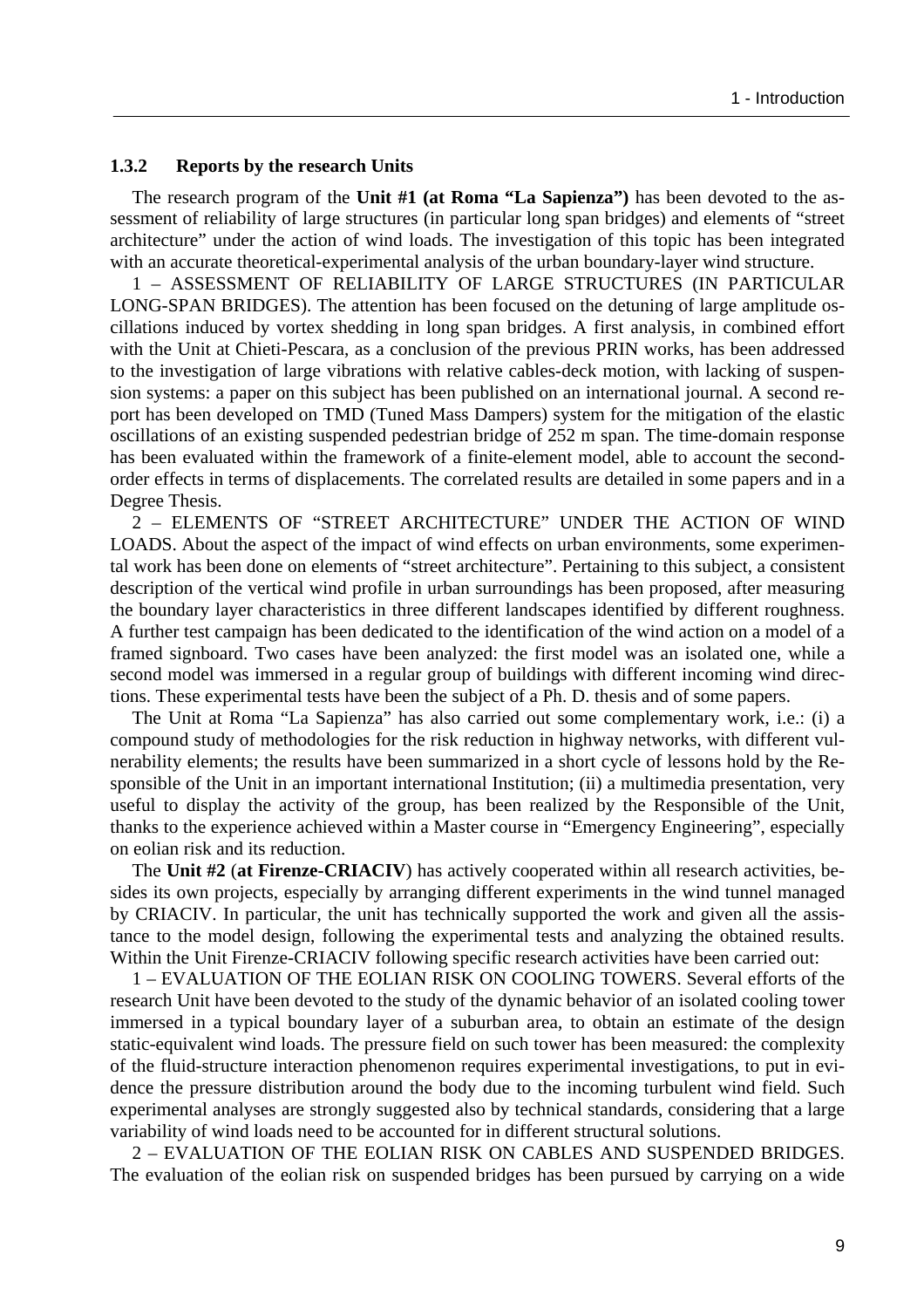parametric analysis on different bridges. The goal has been achieved through a complete wind tunnel experimental campaign conducted on a set of aeroelastic section models to examine the flutter mechanisms for long span suspended bridges.

Also in this case, the complete research program has been developed in different steps, described in details in the final report to the Ministry.

At the **Unit #3 (at Reggio Calabria),** the definition of the aerodynamic loads on the bridge decks has been performed following the classical approaches in time and frequency domains as the Proper Orthogonal Decomposition technique. The analyses in time and frequency domain have been carried out on experimental data obtained from wind tunnel tests by using both a system constituted of load cells, laser displacement transducers, accelerometers and a set of pressure taps. This latter system allowed the evaluation of the pressure distribution along the transversal axis of the bridge deck section.

Through the Orthogonal Decomposition method, the excitation frequencies have been evidenced, and for each of them, a component in-phase of the wind force and one out-of-phase have been identified, by using only a relatively small number of vibration modes.

Moreover, a carbon fiber bridge model with rectangular section has been designed and built, with the purpose of analyzing aerodynamic and aeroelastic wind loads on a simple and welldocumented section. The effect of turbulence on the vibrating model will be investigated within such new experimental campaign. The wind action on elements of "street architecture" has been investigated with two different experimental models, in order to characterize the flow field in urban areas, in terms of turbulence and gust factors. With the first set of experiments, a qualitative flow behavior and a first estimate of the Reynolds stress have been obtained: in particular it has been attained that the leeward Reynolds stress can overpass by three times the same amount measured windward.

At the **Unit # 4 (at Chieti-Pescara),** following four themes have been considered, of which only the first two were originally scheduled:

1 – THEORETICAL MODELS AND EXPERIMENTAL TESTS IN WIND TUNNEL MODEL FOR VIBRATION CONTROL OF LONG-SPAN BRIDGES. The problem of control and mitigation of aerodynamic and aeroelastic vibrations of cable-stayed and suspended bridges has been addressed; in fact, comfort and traffic capacity problems can arise due to the unexpected vibrations, even if the collapse of the structure can be excluded. In cooperation with researchers of the Unit at Trieste and Roma "La Sapienza", a wide set of experimental tests have been set up. In parallel, a finite-element code (TENSO), developed in the last ten years, has been employed. This program is able to simulate not only the various aspects of geometrical and mechanical nonlinearity, but also the different significant types of fluid-structure interactions (aerodynamic and aeroelastic forces, vortex shedding, etc.) acting contemporary on structural members. In particular the role of wind turbulence has been investigated, through a comparison of the structural response with different combinations of power spectral densities and correlation functions proposed in scientific literature. Moreover, the theme of the passive control of the vibrations induced by the vortex shedding on bridge decks has been followed. Different active, semi-active and passive control disposals for bridges and pedestrian bridges have been analyzed and compared, considering their range of applicability. In particular classical Tuned Mass Dampers (TMD) have been compared with multiple disposals of the same kind (MTMD), able to mitigate the induced vibrations in a wider frequency range of the acting forces.

2 – THEORETICAL MODELS AND NUMERICAL PROCEDURES FOR THE EVALUA-TION OF THE EFFECTS OF VORTEX SHEDDING ON SLENDER STRUCTURES. Wind tunnel tests have allowed a detailed description of the synchronization phenomenon and of its effects on the wind load acting on the structure. In collaboration with the Trieste unit, an accurate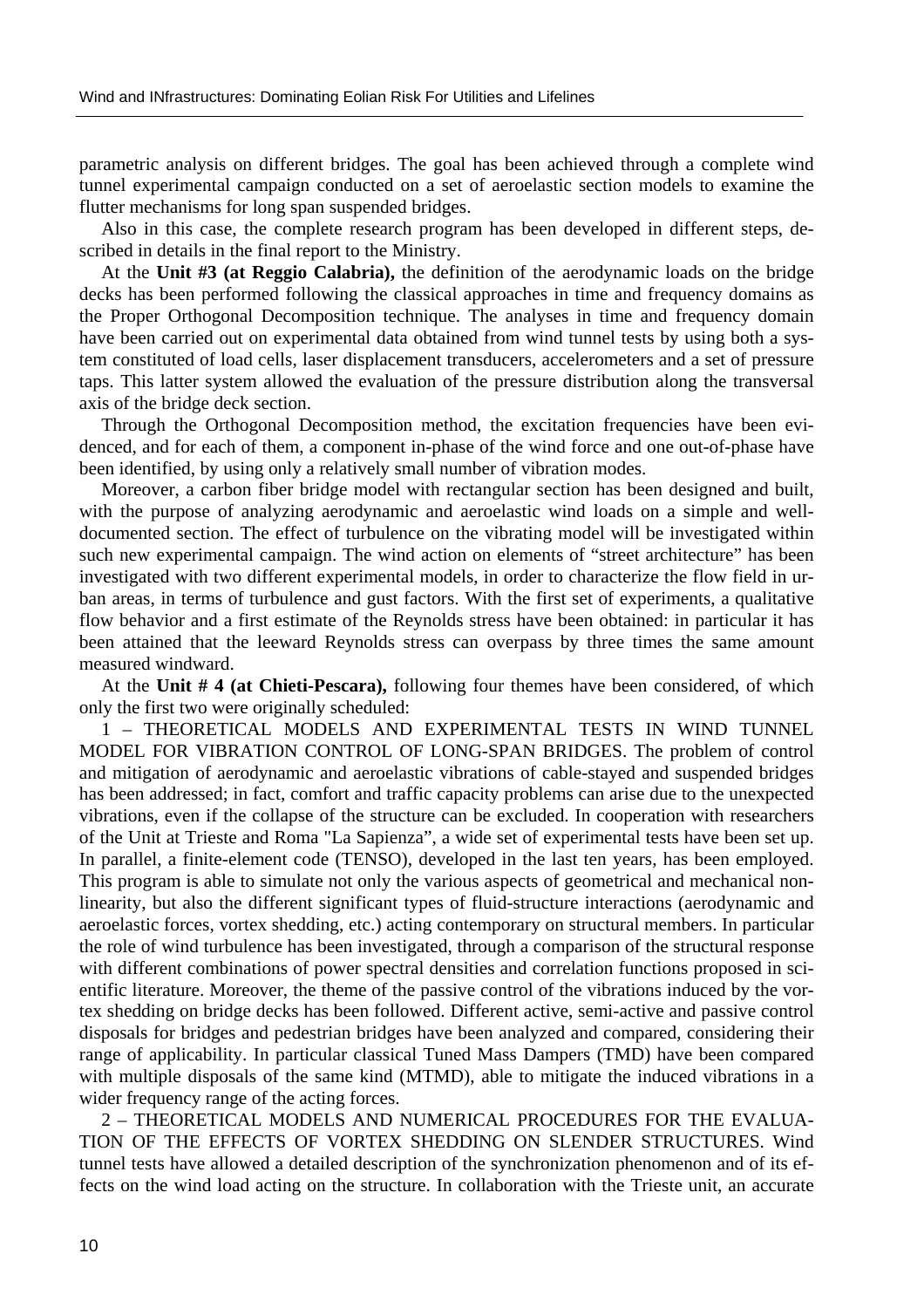study of the experimental results obtained in the experimental campaign carried out with the model built at the Boundary Layer Wind Tunnel Laboratory, University of Western Ontario, has been performed, in particular focusing attention on the variating ratio among the main parameters of the lock-in phenomenon. The experiments with a second model have been continued at the CRIACIV wind tunnel. Free vibration tests have been carried out, in laminar and turbulent flow, with different turbulence intensities. With the Unit at Trieste, a new numerical formulation of the aeroelastic loads due to vortex-shedding has been proposed for the lock-in condition, both for slender structures and bridge decks. This formulation completes the numerical model built in these last years with the use of experimental observations.

3 – STRUCTURAL IDENTIFICATION: Beside the described topics, a research activity on structural identification has been carried with the contribution of researchers of the Units Roma "La Sapienza" and Napoli. In this case the main goal of the activity has been the setting of a robust structural identification system for actions not directly or non completely measurable, as it happens often for wind-induced loads. This topic is strictly related to the others, especially to the aspects of structural control.

4 – STREET ARCHITECTURE: Lastly, during the first two years of PRIN, several studies on the wind effects on elements of street architecture have been performed. In particular, some measurements of the wind field in urban areas have been carried out on a scale model of a signboard at the CRIACIV wind tunnel in Prato.

The research activity at **Unit #5 (at Perugia)** has dealt with the design, the construction and the application of active control systems to full-scale structures under the wind action, with particular attention to systems for telecommunication networks. The results obtained are related to different aspects of the problem of correct estimating the eolian risk. As a first step, the structural vulnerability has been evaluated, for support structures devoted to transmission and/or telecommunication systems (antennas, etc.). The estimation of the reliability of such structures under the action of extreme wind loads, has been investigated in wind tunnel tests with model built with full-scale elements, with regard to the safety of the structure itself, to its efficiency and maintenance. Aerodynamic loads and drag and lift coefficients variable with the system configuration and with the wind direction have been evaluated through these experiments. Considering the eolian vulnerability, the identification of the stochastic characters of the wind pressures and the simulation of the corresponding loads has been performed. These analyses have been carried out on industrial building roofs that can evidence strong sensitivity to the wind action. An interesting comparison among the recommendations of different standards has been made. Experimental wind tunnel data have been analyzed, to characterize statistically the time histories for the calibration of a probabilistic model for the numerical simulation of pressure histories. Finally, a first experimental campaign on cables has been carried out at the CRIACIV wind tunnel, to obtain a first load estimate. Considering the structural response, the numerical simulation methods have been utilized within a Database-Assisted-Design, to investigate the stochastic characters of the response of a typical small building under the action of wind flow. Moreover, a procedure for the evaluation of the peak response of strong non-linear systems has been developed. Using previous results, the problem of the mitigation of the structural response has been addressed, using active control systems. For this purpose, a prototype antenna has been designed by the Unit, and an experimental campaign in situ has been carried out to evaluate the efficiency of proportional/ derivative control systems (PD). A second, cable-stayed & tubular, antenna has been realized, for the contemporary measures of the wind velocities. The efficiency of the procedure has been validated through a comparison of the structural response under the wind action in two different cases: a configuration with the control disposal, and a non-controlled one. The efficiency of the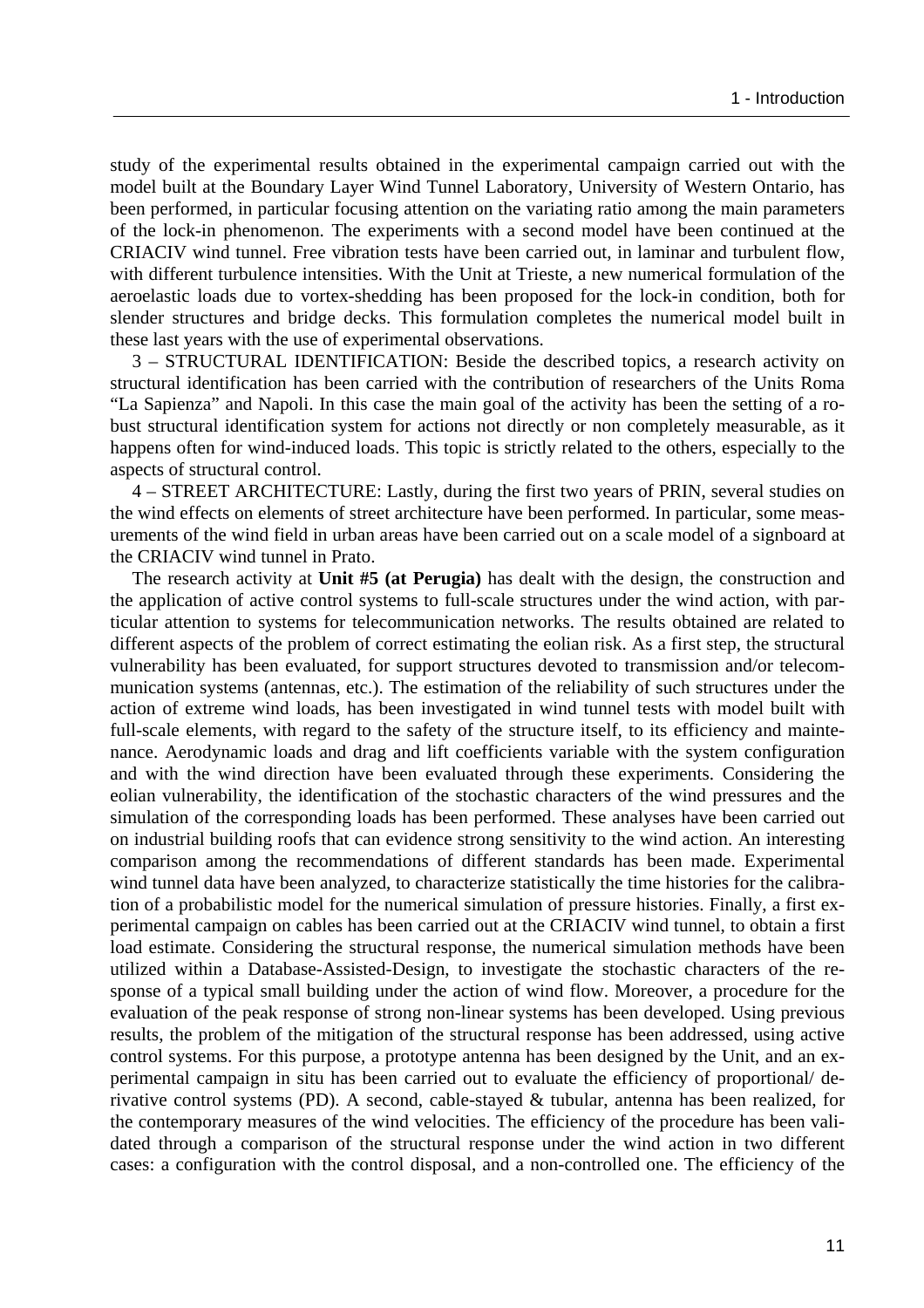active PD system has been evidenced by the relevant decrease of the peaks in the fluctuating response component.

The problem of cables and cable structures under the wind action has been addressed at **Unit #6** (**at Bologna),** with particular attention to the response to aerodynamic action and interaction with suspended elements. *Damping systems for stays*: the efficiency of distributed damping disposals for the ending part of a cable has been analyzed. Such systems are more effective in the mitigation of wide spectrum vibrations than the concentrated damping ones. *Excitation of stays under the combined action of wind and rain*: a new experimental campaign has been launched at the wind tunnel CRIACIV in Prato, to definitely characterize a numerical predictive model (already published) with the calibration of some parameters affected by uncertainties. *Large roofs supported by cables and cable systems*: an application of the recent techniques for the definition of the wind loads has been developed in the analysis of the roof of the Braga Stadium (Portugal). The eolian forces have been analyzed with the orthogonal decomposition of signals. The response has been numerically evaluated, with different techniques in the frequency domain and with a complete analysis in time domain; a monitoring system of pressures and wind velocities has been set up. *Response to the wind action for roofs containing closed volumes:* in the present research a simplified model for the interaction of structure and enclosed gas has been proposed. This model can be an useful tool for the simulation of the damping induced by the fluid on the structure. The model is based on two physical assumptions: (1) the motion of a portion of structure is damped by a local pressure variation; (2) the local pressure peaks are propagating in a finite time interval in the structural volume.

**Unit #7** (**at Trieste)** has carried out the research activities as briefly pointed in the following sections:

1 – DETAILED DESCRIPTION, BY MEANS OF WIND-TUNNEL BASED MATH MOD-ELS, OF THE PHENOMENON OF THE SYNCHRONIZATION AND ITS EFFECTS ON THE LOAD ACTING ON THE STRUCTURE. A detailed study of the results obtained from the tests executed in the BLWT Laboratory of the University of the Western Ontario has been carried out. Attention has been placed to the relationships between the main parameters of the phenomenon of lock-in. According to the second model, tests of free oscillation in conditions of laminar flow and with various values of the intensity of turbulence have been executed in the BLWT Laboratory of CRIACIV.

2 – COLLECTION OF THE EXPERIMENTAL DATA ON A REAL CHIMNEY. It has been continued the campaign of measures on the chimney of the new system of refusal burning plant of the province of Trieste.

3 – DEVELOPMENT OF THE NUMERICAL MODEL OF THE LOAD DUE TO THE VOR-TEX SHEDDING. It has been set up a new numerical formulation of the aerolastic load due to the separation in condition of lock-in. Both the amplitude of the lock-in band and the value of the lift coefficient depends on the oscillation amplitude, coherently to how much has been experimentally investigated.

4 – STUDY OF THE RESPONSE OF SLENDER STRUCTURES TO THE SEPARATION OF THE VORTICES. In collaboration with the Unit of Chieti-Pescara, it has been lead a wide parametric survey with TENSO code, taking into account the geometric and mechanical nonlinearity, including the unilateral behavior of hangers and the fluid-structure interactions (mean and aeroelastic actions, vortex shedding, etc).

Four main streamlines of research activity have been pursued at **Unit #8** (**at Firenze-DET**):

1 – VALIDATION, BY MEANS OF EXPERIMENTAL TESTS ON PROTOTYPE, OF THE INSTRUMENTATION ALREADY AVAILABLE AT DET, previously to the activities of this research project. In agreement with the partner, it a test-site suitable to the validation of the radar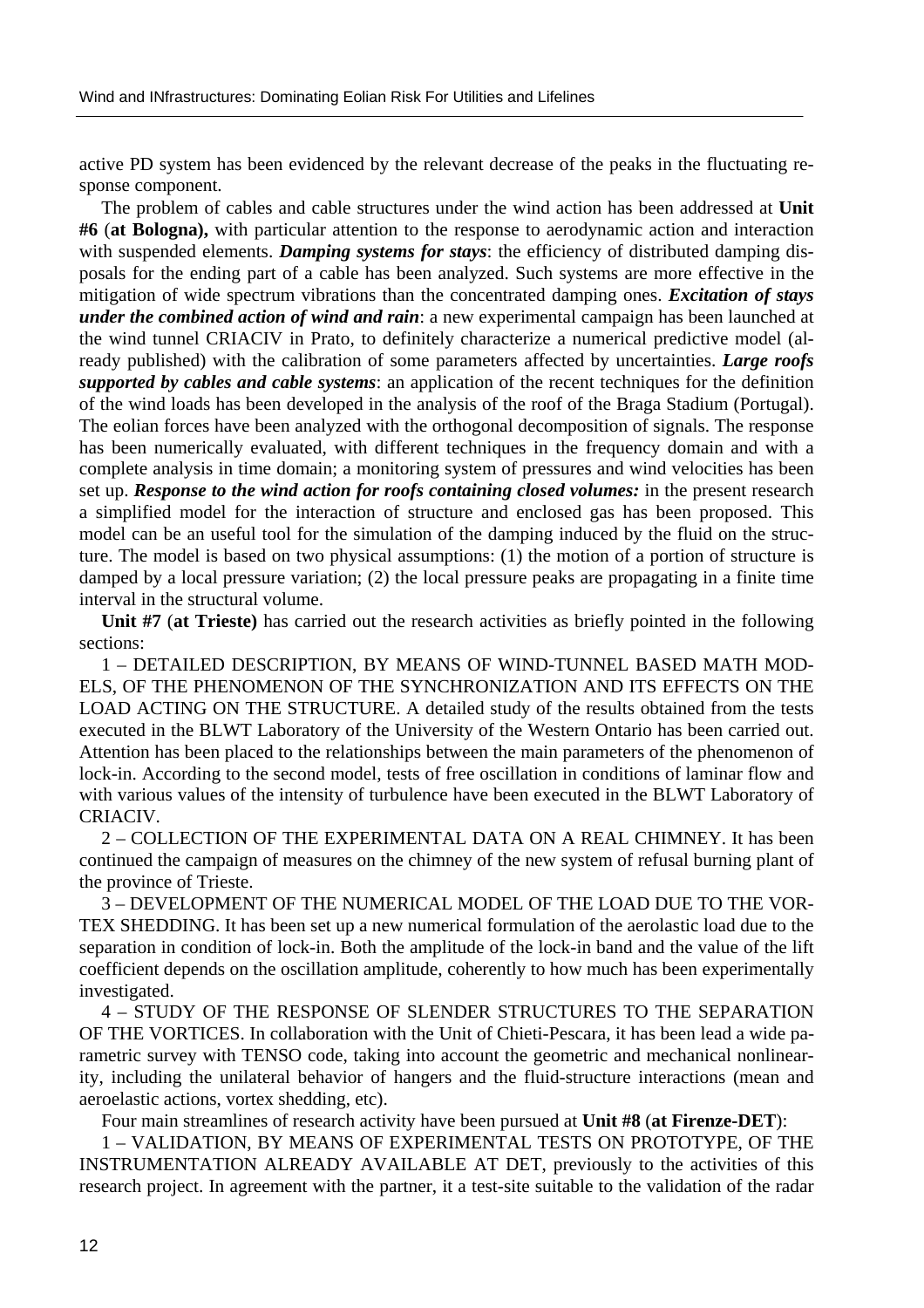technique has been selected. Therefore, in July 2002 an experimentation in-situ has been performed in the Department of Civil and Environmental Engineering of the University of Perugia, where a steel structure, 15 meters tall and instrumented by means of a hydraulic jack on the top. The dynamic behavior of the structure has been evaluated under the excitation of the hydraulic jack, and under a low-speed wind action. In both cases goods results, in terms of frequency and amplitude of oscillations have been carried out with an accuracy comparable to the conventional instrumentation. The measure without artificial excitation has been particularly meaningful: the system has been able to operate a distant measure the natural frequency of a structure movement in a few minutes. The applicative impact of such a technique is remarkable, as, for example, the possibility to monitor a large number of structures (quickly and non-destructively). Thanks to the rapidity and simplicity of the method, with a single instrumentation a lot of monitoring in a day could be executed controlling wide urban areas.

2 – DEVELOPMENT OF A SYSTEM RADAR WITH A SAMPLING TIME LOWER THAN 60 SECONDS. In the present project it has been completed a first prototype of radar not based on laboratory instrumentation, but entire realized with discrete members operating in X band (approximately 10 GHz). This prototype has the main scope to constitute a test bench for the technology and the know-how to be developed in the present project. The prototype is not directly applicable to monitor structures in dynamic conditions but happening like penetrating radar (GPR has been applied with: Ground Penetrating Radar). The adopted technological solutions and the experimental tests on a wall realized in laboratory have been object of a discussion in an international conference.

3 – DEVELOPMENT OF A SYSTEM WITH A SAMPLING TIME OF THE ORDER OF THE FRACTION OF A SECOND, able to follows the transitory phenomena induced by the wind. The most cumbersome activity in terms of resources and engagement has been the design and the realization of a prototype radar based on advanced technical solutions and technologies at the state of the art. The system operates in  $K_u$  band (approximately 17 GHz) with one bandwidth of 400 MHz. The architecture of such system is based on the direct digital synthesis (DDS: Direct Digital Synthesis) that constitutes a meaningful innovation in the field of the radar technology. Moreover the architecture of the communications between the devices is based on protocol USB, also this is one important innovation that allows high speeds of communication between the system and the Personal Computer. The realized system is currently able to log one single radio frequency in 10 microseconds, as also verified from laboratory measures. Since an image radar is constituted typically of 1000 radio frequencies, the system is able to acquire an image every 10 milliseconds. This speed is widely able to sample the transitory of the wind in the architectonic structures. About the accuracy of measure carried out from the laboratory tests on a target able to make calibrated movements, it turns out that the system can appreciate movements lower than one-tenth of millimeters as for distances of some hundred of meters.

4 – ADDITIONAL EXPERIMENTATIONS. The radar system developed according to the previous point, able to acquire an image in a fraction of a second, has been used on large viaduct near the city of Florence (the Indiano Bridge, a steel bridge 200 meters long over the Arno river). The driving surface is approximately at 10 meters elevation over the measurement level, and a pedestrian footbridge is hanging under the driving surface. The radar was installed on a river bank of the river in proximity of a pillar of the bridge and has been headed at the downstairs of the same bridge. The bridge was excited from wind and intensive traffic, and measured movements have been of approximately 2.5 cm in the central part and of fractions of millimeter near the pillars. The frequency of vibration of the natural mode was well characterized, like the dynamic deformation of the bridge: these are very original results, as currently, it does not exist anything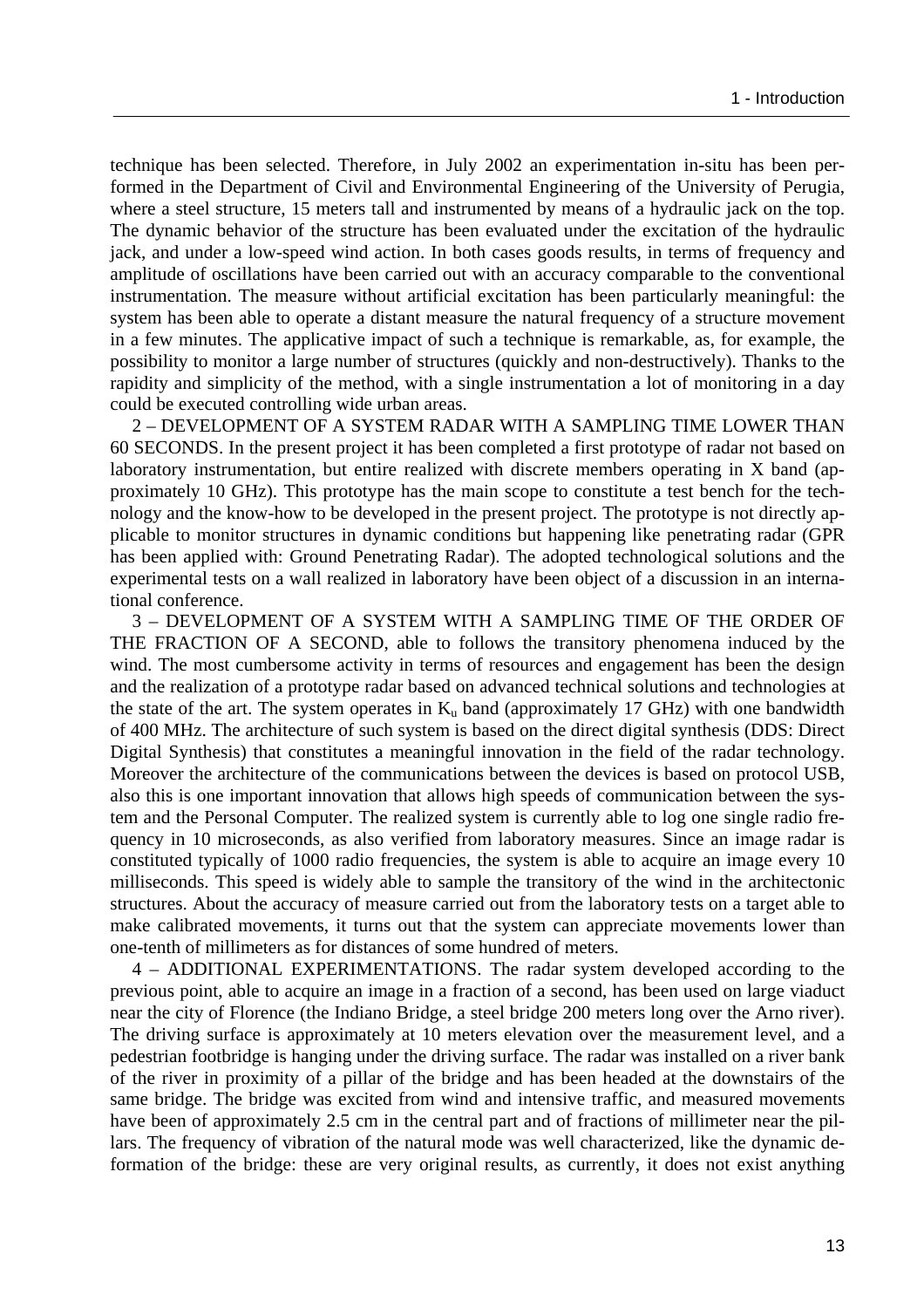comparable to this system for the non-destructive/distant survey of the dynamic behavior of one large structure.

The research activities of the **Unit #9 (at Napoli "Federico II")** have concerned :

1 – THE DEVELOPMENT OF TECHNIQUES FOR REDUCING THE DYNAMICS RE-SPONSE OF THE ELEMENTS OF ELECTRICAL NETS AND INDUSTRIAL SYSTEMS. For the electrical nets, two arrangements of passive protection for a switch of 420 kV of one substation of transformation, have been proposed and analyzed (with determinist and probabilistic procedures). For the industrial systems, elements with prevailing vertical development (chimneys, cooling towers, etc) have been studied, with particular interest to the problem of vortex shedding, estimating the benefits derive from tuned masses with semi-active systems, also proposing a simplified design methodology.

2 – THE DEVELOPMENT OF ALGORITHMS BASED ON ENERGETIC CONSIDERA-TIONS FOR THE SEMI-ACTIVE CONTROL SYSTEMS. Some control algorithms based on energetic considerations have been proposed and characterized. These algorithms leads to a reduction of the response under eolian action up to the 50% of that would be possible in the case of systems based on traditional passive technologies. The obtained results have been applied also in the seismic field.

3 – THE DEVELOPMENT OF ANALYTICAL MODELS SIMULATING THE MECHANI-CAL BEHAVIOUR OF SEMI-ACTIVE MAGNETORHEOLOGIC-FLUID SYSTEMS, and their validation based on experimental tests. The study, first analytical and then experimental, of the mechanical and dynamic property of the dissipation devices based on the employment of magneto-rheologic fluids has lead to the development of analytical models subsequently applied to a steel test-model of a building tested on vibrating table.

4 – THE DEVELOPMENT AND THE IMPLEMENTATION OF CONTROL SYSTEMS OF THE DYNAMICS RESPONSE OF PEDESTRIAN BRIDGE INDUCED BY THE ACTION OF THE TRANSIT OF THE PEDESTRIANS. The advantages deriving from the substitution of the passive dampers of the tuned masses with semi-active systems have been demonstrated. These advantages consists in a greater total robustness of the system of control as for the variation of the characteristics of mass and rigidity of the structure and the content in frequency of acting loads.

At the **Unit #10 (at Firenze DIC)** two main research activities have been carried out on:

1 – EOLIAN RISK ANALYSIS OF COOLING TOWERS. Cooling towers are structures particularly sensitive to the action of the wind, and so they are critical points inside of the production- distribution chain of the electric power. Their particular sensibility to the eolian action derived from their dimensions and from the load conditions; actually, if the regular flow of the wind is disturbed from elements contiguous to the towers, the natural symmetry of the eolian pressure gets lost on the shell of the same tower and dangerous bending moments, removing the conditions of structural operation from the theoretical membrane condition, are generated in the structure. The research activities had been programmed according to five different steps, that is: 1 - execution of tests in wind tunnel, in collaboration with unit CRIACIV; 2 - non Gaussian pressure histories simulations; 3 - structural analyses; 4 – Eolian risk assessment of one or more cooling towers; 5 - definition of design wind loads on the single cooling tower. Experimental tests have been carried out in wind tunnel in collaboration with unit CRIACIV with the aim of measuring the wind pressures on towers surfaces varying the incidence direction of the wind as regards to the towers, theirs distance, their slenderness (defined like the relationship between their height and their base diameter), the average speed of the flow. In the CRIACIV boundary layer wind tunnel a test-model 1:300 scaled has been tested. A similar experimental campaign have been previously carried out on a model with a lower number of pressure taps. The pressure taps have been placed on 8 different levels equally spaced of 30°. A new software for the acquisition of pressure taps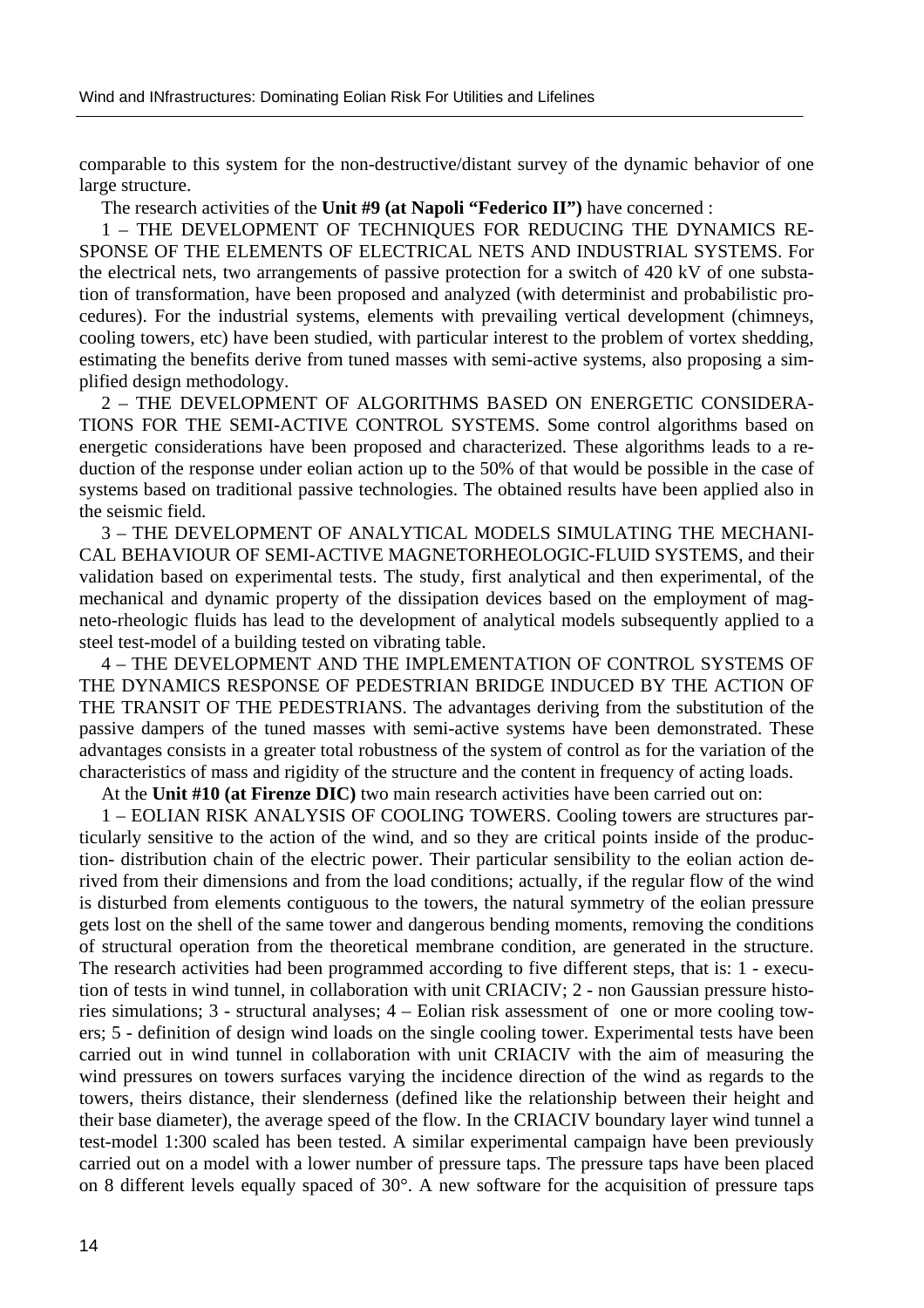have been implemented allowing to log data with a sampling frequency up to 1075 Hz. The wind pressure histories have been simulated by means of two approaches: the first one deals with Radial-Basis-Function Artificial-Neural-Networks (RBFANN) , developed in DIC improving the simulations methods based on parametric models; the second is based on the use of opportune transfer functions. Finite-Element models of the cooling tower have been implemented, and the equations of motion have been integrated with the pressure histories generated in the previous step. The models have been implemented with codes able of modelling at least the simplest characteristics of the reinforced-concrete, because the structural collapse heavy depend on the formation of cracks in the structure. An automatic code (MORE) for the assessing of the structural response with a strongly nonlinear behavior (like reinforced concrete structure in flexural regime) have been implemented. Such procedure is based on the decomposition of the field of structural motion on the space generated from the modal shapes of the actual structural system with a linearization around the mean deformed configuration The application of this procedure reduces the times of calculation being necessary for a dynamics analysis in flexural regime, drastically limiting the error in respect to the complete procedure, and simply leading to the next step of the research, which deals with the assessment of the eolian risk of one or more towers.

2 – DETERMINATION OF DESIGN WIND LOADS. Concerning the definition of design wind loads, the study has been organized as follows: Pressure coefficient have been carried out and characterized; Extend simulations of such coefficients have been carried out; Stresses induced in the structures from the wind pressures acting on the structural surface have been estimated; for this purpose: wind loads reproducing the worst stresses conditions have been computed by means of LRC method (load – response- correlation); Since the obtained design wind loads distributions are qualitatively very similar to the mean one, the internal stresses of the structure have been maximized (or minimized) by means of the GRF (Gust Response Factor) method which consists in multiplying the mean wind load by the GRF coefficient. In the present research value of GRF between 2 and 3 have been founded. The theoretical justification of such results are still in phase of elaboration, like the structural analysis.

### **1.4 DISSEMINATION EVENTS**

Results have been disseminated, during the project life, within all main scientific conferences (in Italy, Europe and worldwide; s. 1.2.4): the present final publication will be officially presented during a special devoted session of the  $8<sup>th</sup>$  Italian Congress of Wind Engineering, IN-VENTO-04, Reggio Calabria, June 2004.

## **1.5 FUTURE PERSPECTIVES**

An immediate follow-up of the project has already started his activity and is lifely continuing some of the research streamlines initiated by WINDERFUL: this *follower* project, which has been approved and co-financed within the PRIN (Research Projects of National Interest) in Nov. 2003 for the two years 2003-2005, deals with: LIFE-CYCLE PERFORMANCE, INNOVATION AND DESIGN CRITERIA FOR STRUCTURES AND INFRASTRUCTURES FACING EOLIAN AND OTHER NATURAL HAZARDS, and aims to introduce a new "PERformance Based Approach to Construction Cost Optimization" (PERBACCO, which the new acronym of the project). Besides the great impact that WINDERFUL has had on the European developments in the field, and especially on the results of the COST action C14 in "Urban Civil Engineering", it is likely that a new COST action will be launched in the immediate future, which will be based on this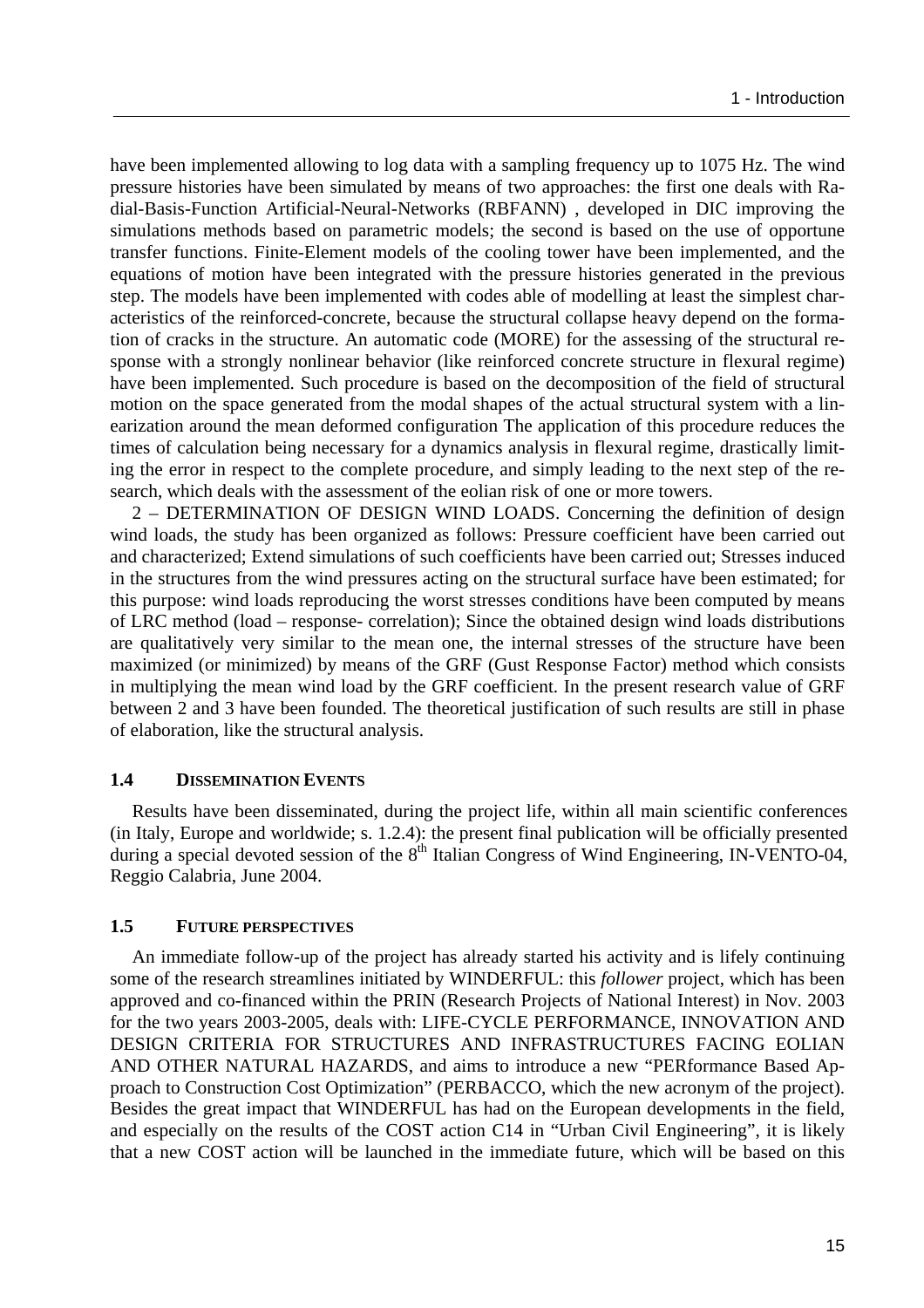new approach. The heritage of WINDERFUL, both at National as well as European/international level, is therefore ensured.

#### **ACKNOWLEDGMENTS**

The Author is grateful to Carlotta Costa and Stefano Pastò for the help provided in the revision of the paper; the financial contribution of MIUR, Min. dell'Istruzione, Università Ricerca (PRIN WINDEFUL, Cofin 2001) is also gratefully acknowledged.

The Project Coordinator wishes also to thank all colleagues, local Unit responsibles, researchers, staff members and technicians who contributed with their personal engagement and competence to the success of the project and to its adfirmation in the scenario of the technological competition. A special thank is due to Ing. Lorenzo Procino (Chief technician at the CRIACIV - BLWT laboratory in Prato) and to Mrs. Serena Cartei, of CRIACIV Secretariat, for their concrete help in all phases of the project.

## **1.6 RESEARCH UNITS**

| <b>Unit #1</b><br>ma "La Sapienza" |                                                                                                                                                                                                                                                                                                                                                                            | <b>Dipartimento di Ingegneria Strutturale e Geotecnica</b> – Università degli Studi di Ro- |
|------------------------------------|----------------------------------------------------------------------------------------------------------------------------------------------------------------------------------------------------------------------------------------------------------------------------------------------------------------------------------------------------------------------------|--------------------------------------------------------------------------------------------|
| <b>Research Theme:</b>             | Reliability under wind actions of (1) elements of transportation<br>infrastructures (horizontal structures like viaducts and sus-<br>pended or cable-stayed bridges, and "street architecture" com-<br>ponents like roadway and railway signs, bus stops, etc.) and (2)<br>lifeline networks, in order to keep utilities and cities running<br>during and after windstorms |                                                                                            |
| Coordinator:                       | Giuliano AUGUSTI                                                                                                                                                                                                                                                                                                                                                           | <b>Full Professor</b>                                                                      |
| Components:                        | Marcello CIAMPOLI                                                                                                                                                                                                                                                                                                                                                          | <b>Associate Professor</b>                                                                 |
|                                    | Carlo PAULOTTO                                                                                                                                                                                                                                                                                                                                                             | PhD student                                                                                |
|                                    | Furio Lorenzo STAZI                                                                                                                                                                                                                                                                                                                                                        | PhD student                                                                                |

# **Unit #2**

**CRIACIV** (Centro di Ricerca Interuniversitario di Aerodinamica delle Costruzioni ed Ingegneria del Vento) – Università degli Studi di Firenze

|              | Research Theme: Evaluation of the eolian risk on cooling towers, cables and sus-<br>pended bridges |                            |
|--------------|----------------------------------------------------------------------------------------------------|----------------------------|
| Coordinator: | Claudio BORRI                                                                                      | <b>Full Professor</b>      |
| Components:  | Gianni BARTOLI                                                                                     | <b>Associate Professor</b> |
|              | Serena CARTEI                                                                                      | Secretary                  |
|              | Carlotta COSTA                                                                                     | PhD student                |
|              | Claudio MANNINI                                                                                    | PhD student                |
|              | Lorenzo PROCINO                                                                                    | Technician                 |
|              | Michele RIGHI                                                                                      | PhD student                |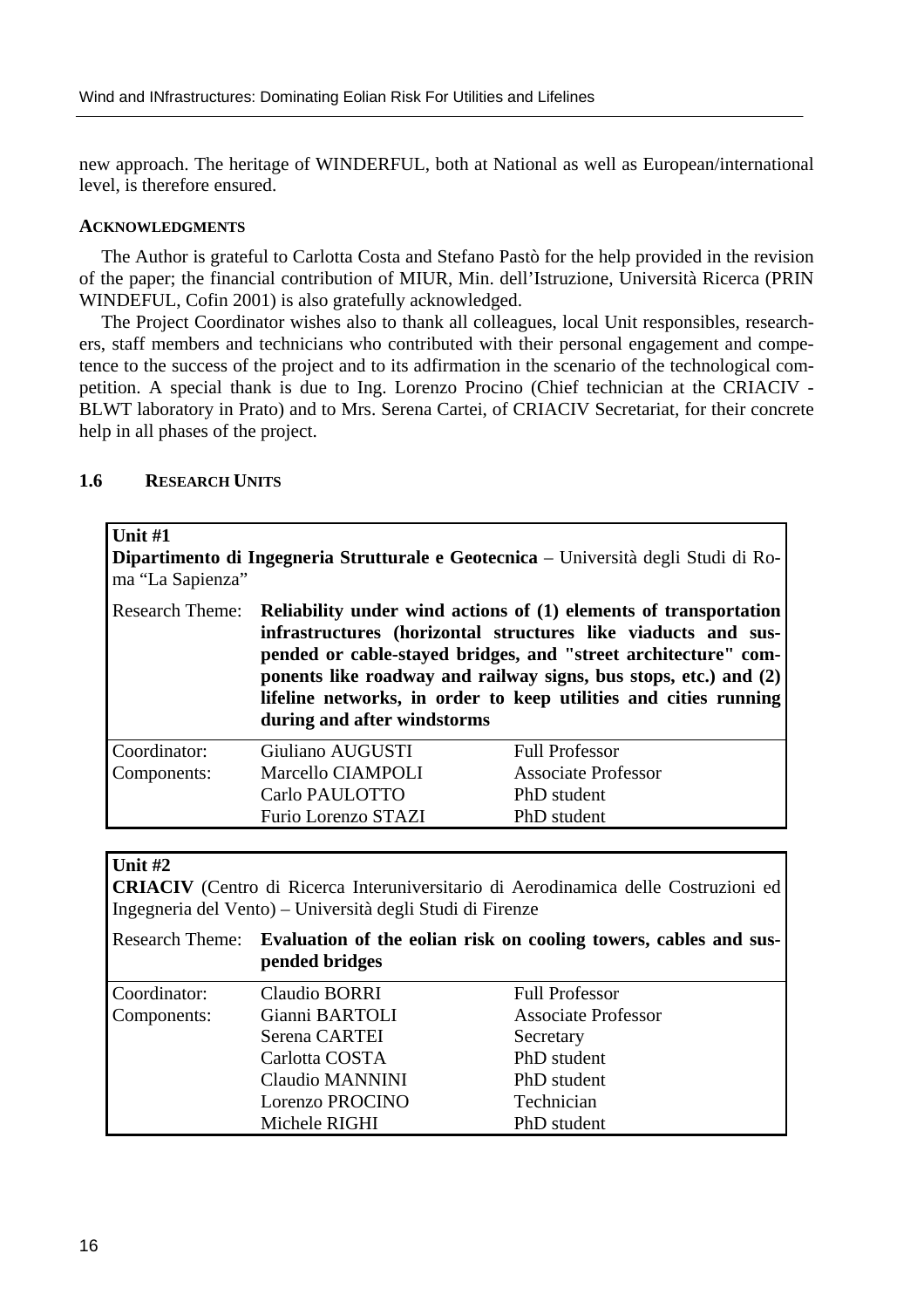| Unit $#3$<br>Dipartimento di Meccanica e Materiali - Università degli Studi di Reggio Calabria |                                                                                                                             |                                  |  |
|------------------------------------------------------------------------------------------------|-----------------------------------------------------------------------------------------------------------------------------|----------------------------------|--|
| <b>Research Theme:</b>                                                                         | Evaluation of the response of wind sensitive structures and its<br>reduction: from long-span bridges to street architecture |                                  |  |
| Coordinators:                                                                                  | Enzo D'AMORE                                                                                                                | <b>Assistant Professor</b>       |  |
|                                                                                                | <b>Francesco RICCIARDELLI</b>                                                                                               | <b>Associate Professor</b>       |  |
| Components:                                                                                    | Enrico Tullio DE GRENET                                                                                                     | PhD student                      |  |
|                                                                                                | Giulio NICOLOSI                                                                                                             | Full Professor (Univ. of Napoli) |  |
|                                                                                                | A. David PIZZIMENTI                                                                                                         | PhD student                      |  |
|                                                                                                | Raffaele PUCINOTTI                                                                                                          | Technician                       |  |
|                                                                                                | Aldo RAITHEL                                                                                                                | Full Professor (Univ. of Napoli) |  |

| Unit #4<br><b>PRICOS</b> (Dipartimento di Progettazione Riabilitazione e Controllo delle Strutture Ar-<br>chitettoniche) – Università degli Studi di Chieti-Pescara |                                                                                            |                            |  |
|---------------------------------------------------------------------------------------------------------------------------------------------------------------------|--------------------------------------------------------------------------------------------|----------------------------|--|
| <b>Research Theme:</b>                                                                                                                                              | Analysis and control of the wind risk for infrastructures formed<br>by flexible structures |                            |  |
| Coordinator:                                                                                                                                                        | Piero D'ASDIA                                                                              | <b>Full Professor</b>      |  |
| Components:                                                                                                                                                         | Salim FATHI                                                                                | PhD student                |  |
|                                                                                                                                                                     | Vincenzo SEPE                                                                              | <b>Associate Professor</b> |  |
|                                                                                                                                                                     | Massimo TARQUINI GUETTI                                                                    | <b>Consulting Engineer</b> |  |
|                                                                                                                                                                     | Alberto VISKOVIC                                                                           | <b>Assistant Professor</b> |  |

| Unit $#5$<br>Dipartimento di Ingegneria Civile ed Ambientale – Università degli Studi di Perugia |                                                                                                       |                       |  |
|--------------------------------------------------------------------------------------------------|-------------------------------------------------------------------------------------------------------|-----------------------|--|
|                                                                                                  | Research Theme: Wind hazard reduction for telecommunication networks by me-<br>ans of control systems |                       |  |
| Coordinator:                                                                                     | Vittorio GUSELLA                                                                                      | <b>Full Professor</b> |  |
| Components:                                                                                      | Marco BRECCOLOTTI                                                                                     | PhD student           |  |
|                                                                                                  | Federico CLUNI                                                                                        | PhD student           |  |
|                                                                                                  | Massimilano GIOFFRÈ                                                                                   | PhD                   |  |
|                                                                                                  | Annibale Luigi MATERAZZI                                                                              | <b>Full Professor</b> |  |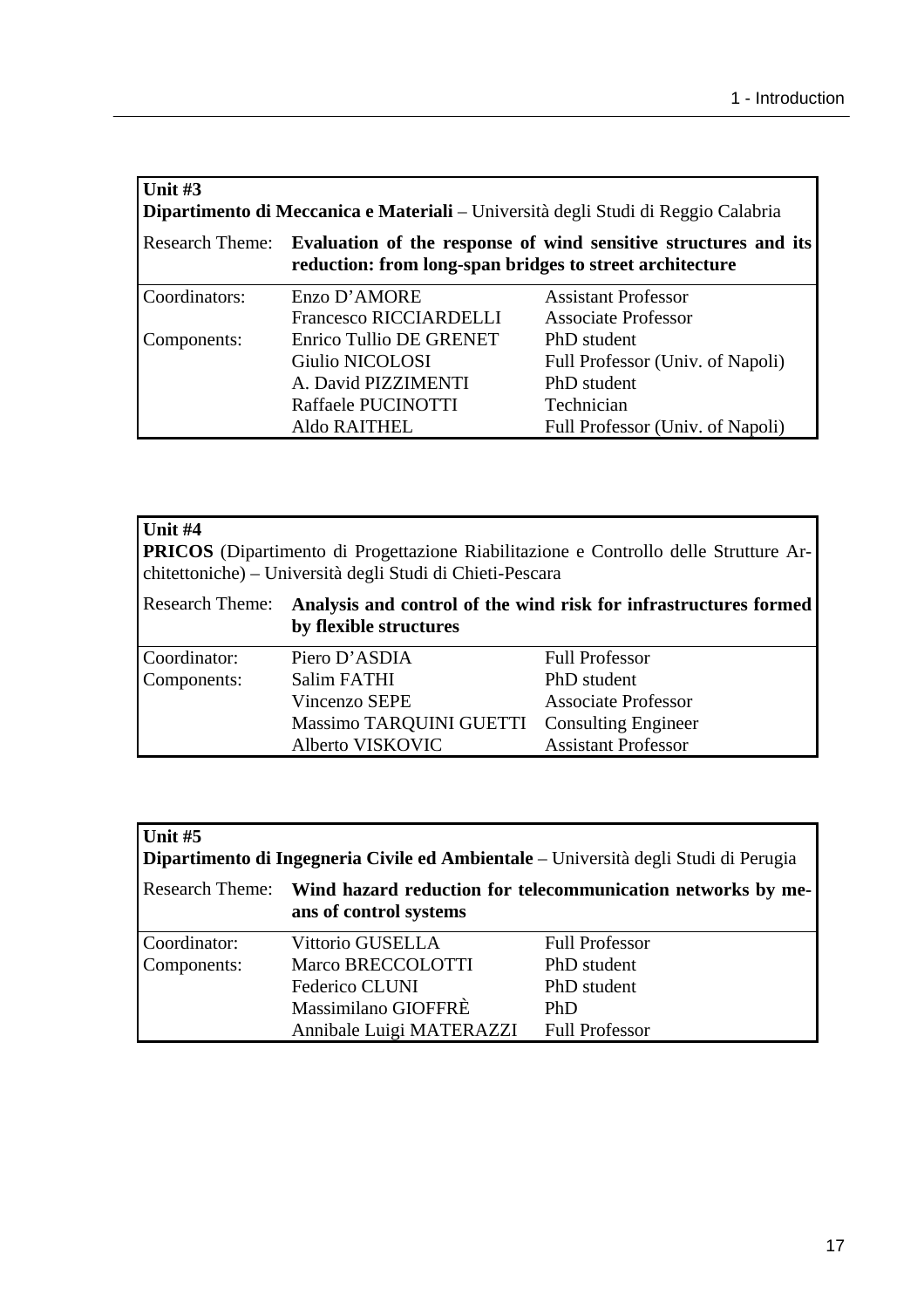| Unit $#6$<br>Dipartimento di Ingegneria delle Strutture, Trasporti, Acque, Rilevamento del Ter-<br>ritorio – Università degli Studi di Bologna |                            |                                                                |
|------------------------------------------------------------------------------------------------------------------------------------------------|----------------------------|----------------------------------------------------------------|
| <b>Research Theme:</b>                                                                                                                         | and structural interaction | Dynamic behaviour of cables under wind actions: cable response |
| Coordinators:                                                                                                                                  | <b>Massimo MAJOWIECKI</b>  | <b>Associate Professor</b>                                     |
|                                                                                                                                                | Giuseppe MATILDI           | <b>Associate Professor</b>                                     |
| Components:                                                                                                                                    | Nicola COSENTINO           | PhD student                                                    |
|                                                                                                                                                | Stefano PINARDI            | <b>Consulting Engineer</b>                                     |
|                                                                                                                                                | Roberto TREVISAN           | <b>Consulting Engineer</b>                                     |

| <b>Unit #7</b><br><b>Dipartimento di Ingegneria Civile</b> – Università degli Studi di Trieste |                                                                               |                            |  |
|------------------------------------------------------------------------------------------------|-------------------------------------------------------------------------------|----------------------------|--|
|                                                                                                | <b>Research Theme:</b> Vulnerability of slender structures to vortex shedding |                            |  |
| Coordinator:                                                                                   | Salvatore NOE                                                                 | <b>Associate Professor</b> |  |
| Components:                                                                                    | <b>Boris SOSIC</b>                                                            | Technician                 |  |
|                                                                                                | <b>Franco TREVISAN</b>                                                        | Technician                 |  |
|                                                                                                | Tatiana SLUGA                                                                 | PhD                        |  |
|                                                                                                | Luca CARACOGLIA                                                               | <b>Consulting Engineer</b> |  |

| Unit #8<br>renze |                           | <b>DET</b> (Dipartimento di Elettronica e Telecomunicazioni) – Università degli Studi di Fi- |
|------------------|---------------------------|----------------------------------------------------------------------------------------------|
|                  | vibrations caused by wind | Research Theme: Interferometric radar for remote monitoring of large structure               |
| Coordinator:     | Massimiliano PIERACCINI   | <b>Assistant Professor</b>                                                                   |
| Components:      | Davide LEVA               | PhD student                                                                                  |
|                  | Linhsia NOFERINI          | PhD student                                                                                  |
|                  | Paolo CLEMENTE            | Researcher (ENEA)                                                                            |